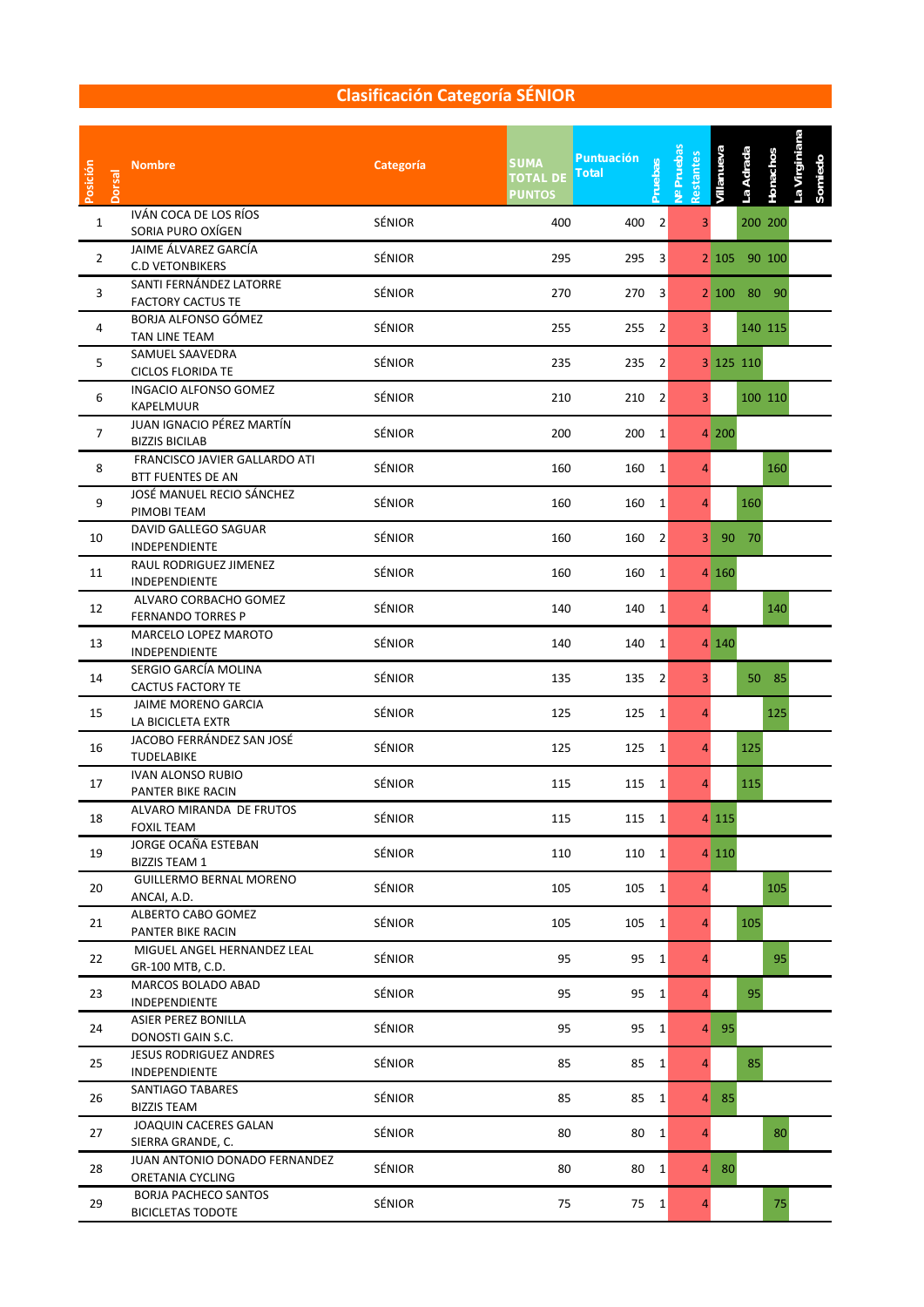| 30 | <b>CARLOS PRIETO MORALES</b><br>AL SAQRA XC RACIN            | <b>SÉNIOR</b> | 75 | 75<br><sup>1</sup> | $\overline{4}$ |    | 75              |          |
|----|--------------------------------------------------------------|---------------|----|--------------------|----------------|----|-----------------|----------|
| 31 | MIGUEL PORTILLO CARCELLER<br><b>ORETANIA CYCLING</b>         | <b>SÉNIOR</b> | 75 | 75<br>1            | $\overline{4}$ | 75 |                 |          |
| 32 | <b>JULEN BENITEZ ALGABA</b><br><b>DECOMESA</b>               | <b>SÉNIOR</b> | 70 | 70<br>1            | 4              |    |                 | 70       |
| 33 | DIEGO CRUZ GALVAN<br><b>MITTO XSAUCE</b>                     | <b>SÉNIOR</b> | 65 | 65<br>1            | $\overline{a}$ |    | 65              |          |
| 34 | <b>MARIO SANZ REDONDO</b><br><b>INDEPENDIENTE</b>            | <b>SÉNIOR</b> | 60 | 60<br>1            | $\overline{4}$ |    | 60              |          |
| 35 | ALEJANDRO GOMEZ NOVO<br><b>EL BUNKER</b>                     | SÉNIOR        | 55 | 55<br>1            | 4              |    | 55              |          |
| 36 | PABLO SÁNCHEZ MARTÍNEZ<br><b>INDEPENDIENTE</b>               | <b>SÉNIOR</b> | 45 | 45<br>1            | $\overline{4}$ |    | 45              |          |
| 37 | ALFONSO MUÑOZ ALVAREZ<br><b>OCBIKEMADRIZ</b>                 | <b>SÉNIOR</b> | 40 | 40<br>1            | 4              |    | 40              |          |
| 38 | CÉSAR MARTÍN PÉREZ<br><b>INDEPENDIENTE</b>                   | <b>SÉNIOR</b> | 35 | 35<br>1            | 4              |    | 35              |          |
| 39 | SERGIO VALLS CUARTERO<br><b>INDEPENDIENTE</b>                | SÉNIOR        | 30 | 30<br>1            | $\overline{a}$ |    | 30 <sup>°</sup> |          |
| 40 | SANTIAGO MARTIN ARÉVALO<br><b>INDEPENDIENTE</b>              | <b>SÉNIOR</b> | 30 | 30<br>1            | 4              |    | 30              |          |
| 41 | <b>FRANCISCO GUERRERO ALONSO</b><br><b>CLUB BTT MOLINICO</b> | SÉNIOR        | 30 | 30<br>1            | $\overline{4}$ |    | 30              |          |
| 42 | ALEJANDRO SUAREZ RUIZ<br><b>INDEPENDIENTE</b>                | <b>SÉNIOR</b> | 30 | 30<br>1            | $\overline{4}$ |    | 30 <sup>°</sup> |          |
| 43 | RAUL BLESA ORTIZ<br>A LAS 3, A.C.                            | <b>SÉNIOR</b> | 0  | $\Omega$<br>1      | 4              |    |                 | $\Omega$ |

| Posición<br><b>Dorsal</b> | <b>Nombre</b>                                          | Categoría | <b>SUMA</b><br><b>Total</b><br><b>TOTAL DE</b><br><b>PUNTOS</b> | <b>Puntuación</b><br><b>Pruebas</b> | <b>Pruebas</b><br>Restantes<br>$\frac{9}{2}$ | La Adrada<br>/illanueva | a Virginiana<br>Honachos<br>Somiedo |
|---------------------------|--------------------------------------------------------|-----------|-----------------------------------------------------------------|-------------------------------------|----------------------------------------------|-------------------------|-------------------------------------|
| $\mathbf{1}$              | <b>IVAN CALVO PASTOR</b><br><b>INDEPENDIENTE</b>       | MÁSTER30  | 400                                                             | 400<br>2                            |                                              | 3 200 200               |                                     |
| $\overline{2}$            | <b>JOAO BABO SILVA</b><br><b>INDEPENDIENTE</b>         | MÁSTER30  | 350                                                             | 350<br>3                            |                                              | 2 140 100 110           |                                     |
| 3                         | PABLO FERNÁNDEZ RODRÍGUEZ<br>CASTROPOL DEPORTE         | MÁSTER30  | 285                                                             | 285<br>2                            |                                              | 3 160 125               |                                     |
| 4                         | SERGIO BRAVO MARTÍN<br><b>INDEPENDIENTE</b>            | MÁSTER30  | 220                                                             | 220<br>2                            |                                              | 3 115 105               |                                     |
| 5                         | NICOLAS MONTERO ORTEGA<br>ANCAI, A.D.                  | MÁSTER30  | 200                                                             | 200<br>$\mathbf{1}$                 | Δ                                            |                         | 200                                 |
| 6                         | ADRIÁN MARTÍNEZ SOMOLINOS<br><b>INDEPENDIENTE</b>      | MÁSTER30  | 195                                                             | 195<br>3                            | 2 <sup>1</sup>                               | 85<br>30                | 80                                  |
| $\overline{7}$            | <b>CARLOS OSUNA MORALES</b><br><b>JABALIS</b>          | MÁSTER30  | 165                                                             | 165<br>2                            |                                              | 3 100<br>65             |                                     |
| 8                         | MANUEL GARCIA RAMIRO<br><b>LOS ABUBILLOS DE</b>        | MÁSTER30  | 160                                                             | 160<br>1                            | $\overline{a}$                               |                         | 160                                 |
| 9                         | SERGIO VELÁZQUEZ LOPEZ DE LA F<br>ELECTRO ALMODOVAR    | MÁSTER30  | 160                                                             | 160<br>1                            | 4                                            | 160                     |                                     |
| 10                        | ALBERTO AREVALO CALEYA<br>BACALONES, C.C.              | MÁSTER30  | 140                                                             | 140<br>1                            | $\overline{a}$                               |                         | 140                                 |
| 11                        | JAVIER TERÁN SUÁREZ<br>PC SAN LORENZO                  | MÁSTER30  | 140                                                             | 140<br>1                            | 4                                            | 140                     |                                     |
| 12                        | <b>ALBERTO BRIONES ALVAREZ</b><br><b>FOXIL TEAM</b>    | MÁSTER30  | 135                                                             | 135<br>2                            | $\mathbf{3}$                                 | 95<br>40                |                                     |
| 13                        | <b>RUBEN GUZMAN GAMERO</b><br><b>KAZAJOZ CYCLING T</b> | MÁSTER30  | 125                                                             | 125<br>$\mathbf{1}$                 | $\overline{4}$                               |                         | 125                                 |
| 14                        | FRANCISCO DE BORJA ALVAREZ-OSS<br>INDEPENDIENTE        | MÁSTER30  | 125                                                             | 125 1                               |                                              | 4 125                   |                                     |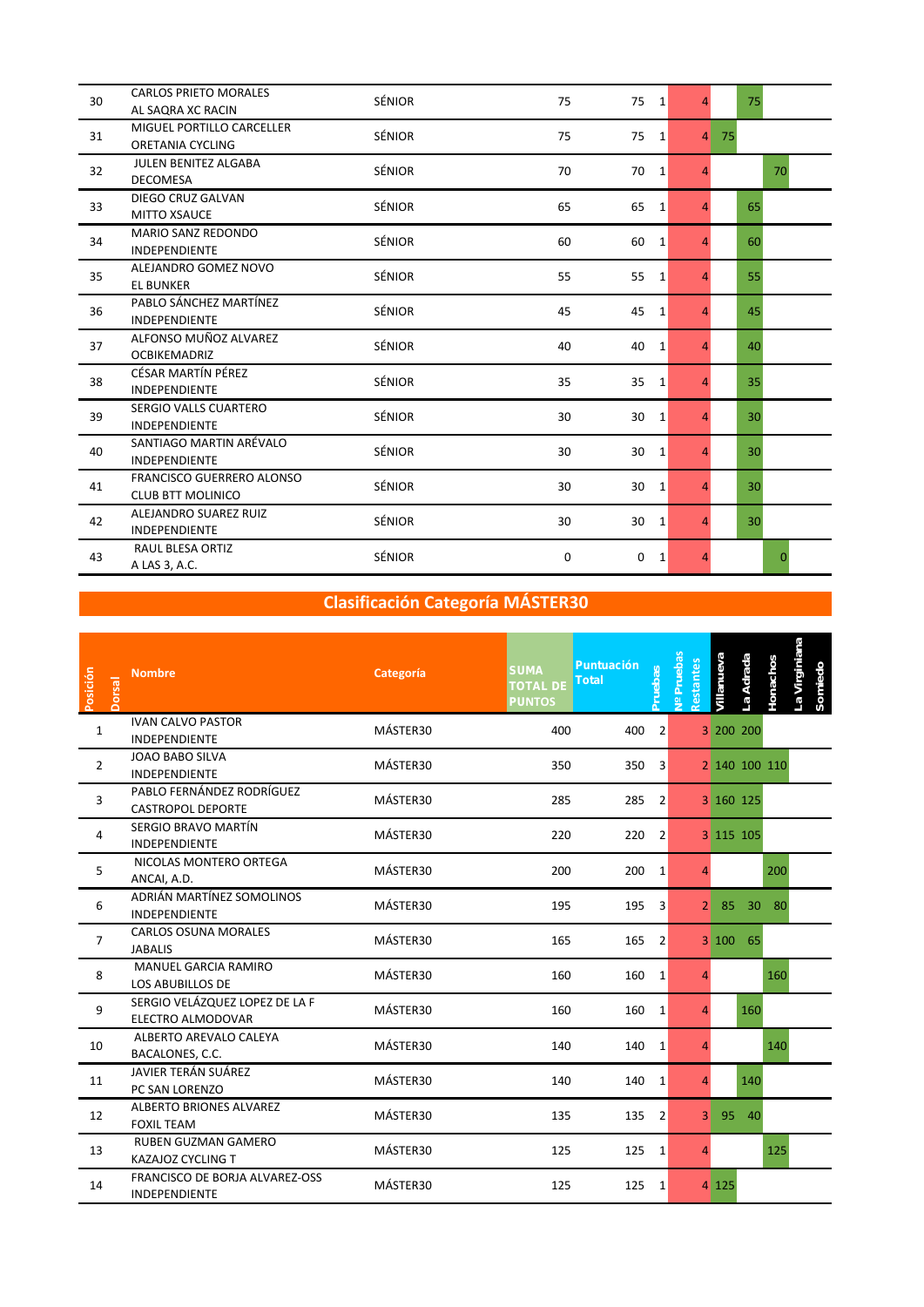| 15 | MIGUEL GARCIA BURDALO<br>GR-100 MTB, C.D.              | MÁSTER30 | 115 | 115<br>1              | $\overline{4}$ |       |       | 115 |
|----|--------------------------------------------------------|----------|-----|-----------------------|----------------|-------|-------|-----|
| 16 | PABLO NAVARRO SANZ<br>47 TEAM                          | MÁSTER30 | 115 | 115<br>$\mathbf{1}$   | $\overline{4}$ |       | 115   |     |
| 17 | ISMAEL CARRASCO LANCHAZO<br>INDEPENDIENTE              | MÁSTER30 | 110 | $\overline{2}$<br>110 | $\overline{3}$ |       | 35    | 75  |
| 18 | JAVIER ALEGRE GARCÍA<br>KAZAJOZ CYCLING T              | MÁSTER30 | 110 | 110<br>1              | $\overline{4}$ |       | 110   |     |
| 19 | ADRIÁN FERNÁNDEZ REDONDO<br>LA CASA DE LA BIC          | MÁSTER30 | 110 | 110<br>1              |                | 4 110 |       |     |
| 20 | <b>NOEL PASTELERO LOPEZ</b><br><b>EXTREMASUR BIKES</b> | MÁSTER30 | 105 | 105<br>1              | $\overline{4}$ |       |       | 105 |
| 21 | CARLOS GASCON ALONSO<br><b>INVICTUSBIKE</b>            | MÁSTER30 | 105 | $\overline{2}$<br>105 | 3 <sup>1</sup> | 75    | 30    |     |
| 22 | ANTONIO ALONSO RODRIGUEZ<br><b>KENZA SPORT</b>         | MÁSTER30 | 105 | 105<br>1              |                | 4 105 |       |     |
| 23 | ANTONIO JOSE MARQUEZ GONZALEZ<br>ANCAI, A.D.           | MÁSTER30 | 100 | 100<br>1              | $\overline{4}$ |       |       | 100 |
| 24 | MARIO DE LA HOZ MARTINEZ<br>INDEPENDIENTE              | MÁSTER30 | 100 | 100<br>$\overline{2}$ | 3 <sup>1</sup> |       | 70 30 |     |
| 25 | ANGEL LUIS MATA DONAIRE<br>LLERENA, A.C                | MÁSTER30 | 95  | 95<br>1               | $\overline{4}$ |       |       | 95  |
| 26 | JESÚS MANUEL PEÑA VELASCO<br>INDEPENDIENTE             | MÁSTER30 | 95  | 95<br>1               | $\overline{4}$ |       | 95    |     |
| 27 | RAFAEL CISNEROS GUERRERO<br>VENDIMIADOR, C.C.          | MÁSTER30 | 90  | 90<br>1               | $\overline{4}$ |       |       | 90  |
| 28 | LUIS RODRIGUEZ MARTINEZ<br>INDEPENDIENTE               | MÁSTER30 | 90  | 90<br>1               | $\overline{4}$ |       | 90    |     |
| 29 | LUIS RICARDO REDONDO SÁNCHEZ<br>INDEPENDIENTE          | MÁSTER30 | 90  | 90<br>$\mathbf{1}$    | $\overline{4}$ | 90    |       |     |
| 30 | PABLO GUERRA MEGIAS<br>ANCAI, A.D.                     | MÁSTER30 | 85  | 85<br>$1\vert$        | $\overline{4}$ |       |       | 85  |
| 31 | FERNANDO REOYO RUIZ<br><b>CLUB CICLOTURISTA</b>        | MÁSTER30 | 85  | 85<br>1               | $\overline{4}$ |       | 85    |     |
| 32 | STEFANO LEONINO<br>SERGEL - SIERRA B                   | MÁSTER30 | 80  | 80<br>$\vert$ 1       | $\overline{4}$ |       | 80    |     |
| 33 | <b>JAMES GALINDO SOTO</b><br><b>ESCARABAJOSTEAM</b>    | MÁSTER30 | 80  | 80<br>$\mathbf{1}$    | $\overline{4}$ | 80    |       |     |
| 34 | DANIEL DEL BARRIO FERNANDEZ<br>VALORIA LA BUENA        | MÁSTER30 | 75  | 75<br>1               | $\overline{4}$ |       | 75    |     |
| 35 | <b>CARLOS HERRERO PEREZ</b><br>ASTORGA, C.D.C.         | MÁSTER30 | 70  | 70<br>1               | $\overline{4}$ |       |       | 70  |
| 36 | <b>JAVIER ULLOA GARCIA</b><br><b>INDEPENDIENTE</b>     | MÁSTER30 | 70  | 70<br>$\vert$ 1       | $\overline{4}$ |       | 70    |     |
| 37 | ADRIAN CACERES TAMUREJO<br>VENDIMIADOR, C.C.           | MÁSTER30 | 65  | 65<br>$\mathbf{1}$    | $\overline{4}$ |       |       | 65  |
| 38 | LUIS VELA RAMIRO<br>SALTAMONTES                        | MÁSTER30 | 65  | 65<br> 1              | $\overline{4}$ | 65    |       |     |
| 39 | DAVID OSUNA MONTERO<br>P-DAL ZAFRA, E.C.               | MÁSTER30 | 60  | 60<br>1               | $\overline{4}$ |       |       | 60  |
| 40 | ALEJANDRO ALEGRE GARCIA<br>TRY-IT                      | MÁSTER30 | 60  | 60<br>$\vert$ 1       | $\overline{4}$ |       | 60    |     |
| 41 | JAVIER BENITO DÍAZ<br><b>MOSKITO BIKERS</b>            | MÁSTER30 | 60  | 60<br>$\vert$ 1       | $\overline{4}$ | 60    |       |     |
| 42 | ABRAHAN ZAMORANO GONZALEZ<br>LITRONAS BTT, C.C         | MÁSTER30 | 55  | 55<br>$\vert$ 1       | $\overline{4}$ |       |       | 55  |
| 43 | JOSE MANUEL SANCHEZ FLORES<br>CD OHMIO                 | MÁSTER30 | 55  | 55<br>$\vert$ 1       | $\overline{4}$ |       | 55    |     |
| 44 | PABLO GONZALEZ GUERRA<br><b>CLUB CICLISTA CHA</b>      | MÁSTER30 | 50  | 50<br>$\vert$ 1       | $\overline{4}$ |       | 50    |     |
| 45 | DIEGO PLIEGO MORENO<br><b>INDEPENDIENTE</b>            | MÁSTER30 | 45  | 45<br> 1              | $\overline{4}$ |       | 45    |     |
| 46 | ALEJANDRO CERRO RUBIO<br>INDEPENDIENTE                 | MÁSTER30 | 30  | $30 \quad 1$          | $\overline{4}$ |       | 30    |     |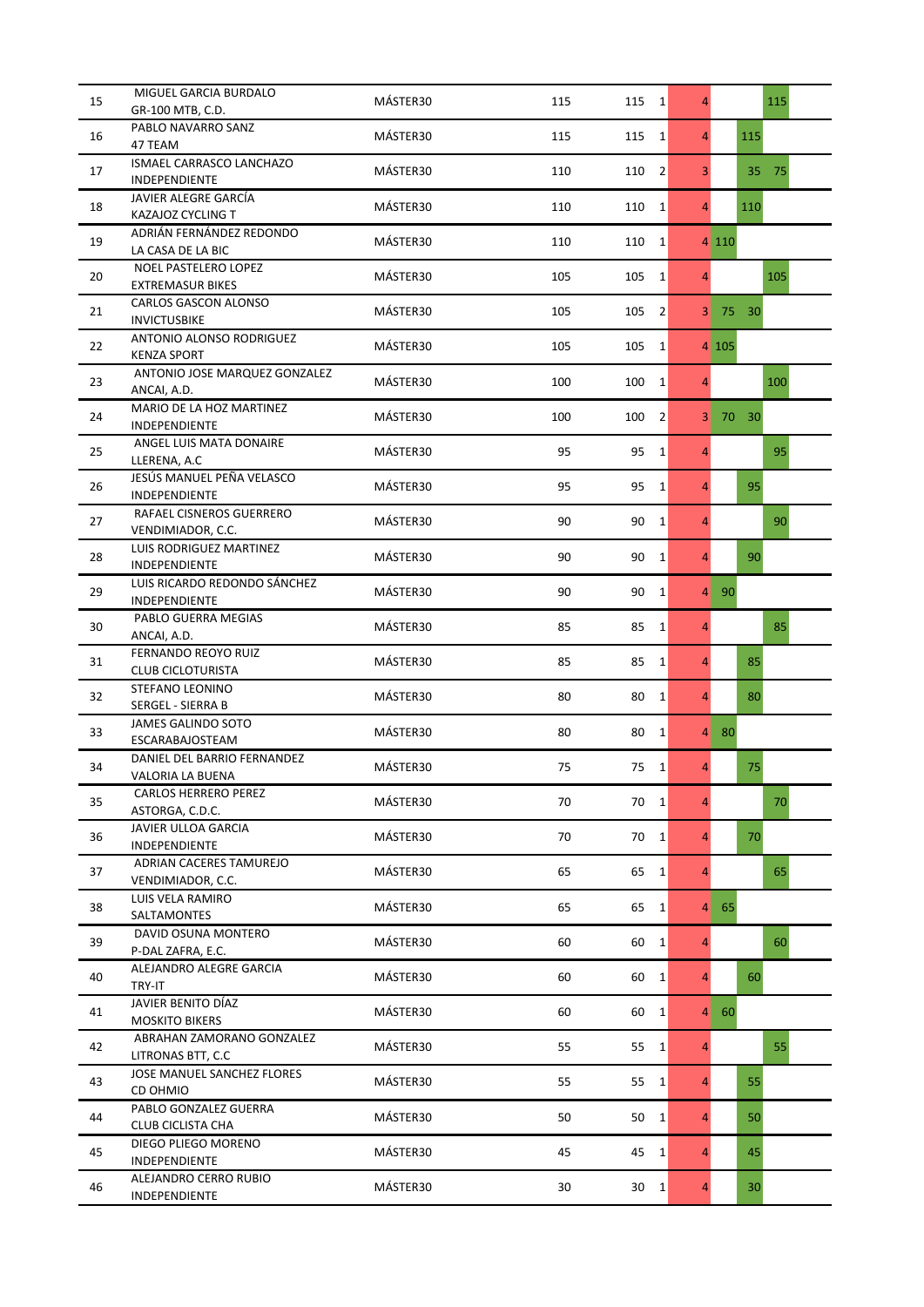| 47 | RODRIGO FRÍAS SALVADOR<br><b>INDEPENDIENTE</b>                | MÁSTER30 | 30 | 30 1                 | $\overline{4}$ | 30 |              |
|----|---------------------------------------------------------------|----------|----|----------------------|----------------|----|--------------|
| 48 | CARLOS RODRIGALVAREZ HOMS<br><b>CLUB CICLISTA TRE</b>         | MÁSTER30 | 30 | 30<br><sup>1</sup>   | $\overline{4}$ | 30 |              |
| 49 | <b>HECTOR RODRÍGUEZ RODRÍGUEZ</b><br><b>CICLISTAS EN ACTI</b> | MÁSTER30 | 30 | $\overline{1}$<br>30 | 4              | 30 |              |
| 50 | ROBERTO MORENO CABALLERO<br>AL SAQRA XC RACIN                 | MÁSTER30 | 30 | 30<br>1              | 4              | 30 |              |
| 51 | ÁLVARO FRUCTUOSO CARDO<br><b>INDEPENDIENTE</b>                | MÁSTER30 | 30 | 30<br>1              | $\overline{4}$ | 30 |              |
| 52 | ADRIAN LOPEZ PANIAGUA<br>SPORTSDEALER RACI                    | MÁSTER30 | 30 | 30<br>1              | $\overline{4}$ | 30 |              |
| 53 | SERGIO SÁNCHEZ PLAZA<br>INDEPENDIENTE                         | MÁSTER30 | 30 | 30<br>1              | 4              | 30 |              |
| 54 | DANIEL GARCÍA DE LA FUENTE<br><b>INDEPENDIENTE</b>            | MÁSTER30 | 30 | 30<br>1              | 4              | 30 |              |
| 55 | DANIEL GARCIA MASCARAQUE<br>C.C.YEPES                         | MÁSTER30 | 30 | 30<br>1              | 4              | 30 |              |
| 56 | <b>JOEL BOSQUED</b><br><b>OCBIKEMADRIZ</b>                    | MÁSTER30 | 30 | 30<br>1              | $\overline{4}$ | 30 |              |
| 57 | <b>MANUEL MENOCAL BASTANTE</b><br>INDEPENDIENTE               | MÁSTER30 | 30 | 30<br>1              | 4              | 30 |              |
| 58 | <b>MARIO TEJERO SOTO</b><br>INDEPENDIENTE                     | MÁSTER30 | 30 | 30<br>1              | 4              | 30 |              |
| 59 | JAVIER GONZALEZ LOPEZ<br><b>INDEPENDIENTE</b>                 | MÁSTER30 | 30 | 30<br>1              | 4              | 30 |              |
| 60 | JAVIER DE SANTIAGO LOPEZ<br>INDEPENDIENTE                     | MÁSTER30 | 30 | 30<br>1              | $\overline{4}$ | 30 |              |
| 61 | <b>ADOLFO OLIVEIRA</b><br>INDEPENDIENTE                       | MÁSTER30 | 30 | 30<br>1              | 4              | 30 |              |
| 62 | JOSE LUIS ARREDONDO MORCILLO<br>CD LOS FIERAS NAM             | MÁSTER30 | 30 | 30<br>1              | 4              | 30 |              |
| 63 | <b>JAVIER IMEDIO</b><br><b>INDEPENDIENTE</b>                  | MÁSTER30 | 30 | 30<br>1              | $\overline{4}$ | 30 |              |
| 64 | BORJA SAN JOSE SANTIAGO<br>INDEPENDIENTE                      | MÁSTER30 | 30 | 30<br>1              | $\overline{4}$ | 30 |              |
| 65 | ROBERTO MAZARIO BELLO<br><b>INDEPENDIENTE</b>                 | MÁSTER30 | 30 | 30<br>1              | 4              | 30 |              |
| 66 | JOSE RAMON MONAGO GALLARDO<br>TRY IT, C.D.                    | MÁSTER30 | 0  | 0<br>$\mathbf{1}$    | 4              |    | $\mathbf{0}$ |

| Posición<br>Dorsal | <b>Nombre</b>                                          | Categoría | <b>SUMA</b><br><b>Total</b><br><b>TOTAL DE</b><br><b>PUNTOS</b> | <b>Puntuación</b><br>Pruebas | <b>Pruebas</b><br>Restantes<br>ピ | Villanueva            | Adrada<br>$\mathbf{g}_\Box$ | Honachos | Virginiana<br>Somiedo<br>ЪT |  |
|--------------------|--------------------------------------------------------|-----------|-----------------------------------------------------------------|------------------------------|----------------------------------|-----------------------|-----------------------------|----------|-----------------------------|--|
| $\mathbf{1}$       | ESTANISLAO FERNÁNDEZ ABASCAL<br>VALLE DE CASTAÑED      | MÁSTER35  | 360                                                             | 360                          | 2                                | 3160                  |                             | 200      |                             |  |
| $\overline{2}$     | JONATHAN PAZ MADROÑO<br><b>BICIOBIKER - EXCO</b>       | MÁSTER35  | 340                                                             | 340                          | 2                                | 3                     |                             | 200 140  |                             |  |
| 3                  | JOSÉ LUIS GARRIGOS JARA<br>SANTOYO BIKES XC            | MÁSTER35  | 220                                                             | 220                          | 3                                | 2 125                 | -95                         | 0        |                             |  |
| 4                  | MANUEL PRADO RUBIÑOS<br><b>BIZZIS TEAM</b>             | MÁSTER35  | 200                                                             | 200<br>$\mathbf{1}$          |                                  | 200<br>$\overline{4}$ |                             |          |                             |  |
| 5                  | JESUS MARIA PULIDO QUIJADA<br>MONTEHERMOSOCYCLI        | MÁSTER35  | 190                                                             | 190                          | 3                                | $\overline{2}$        | 90<br>30                    | 70       |                             |  |
| 6                  | <b>JUAN LUIS DANA GUERRERO</b><br><b>INDEPENDIENTE</b> | MÁSTER35  | 180                                                             | 180                          | 2                                | 3 100                 |                             | 80       |                             |  |
| 7                  | <b>MANUEL PLAZA MATEOS</b><br><b>FRANCISCO PIZARRO</b> | MÁSTER35  | 160                                                             | 160<br>1                     |                                  |                       |                             | 160      |                             |  |
| 8                  | <b>GUSTAVO PÉREZ MARTÍNEZ</b><br><b>INDEPENDIENTE</b>  | MÁSTER35  | 160                                                             | 160                          |                                  |                       | 160                         |          |                             |  |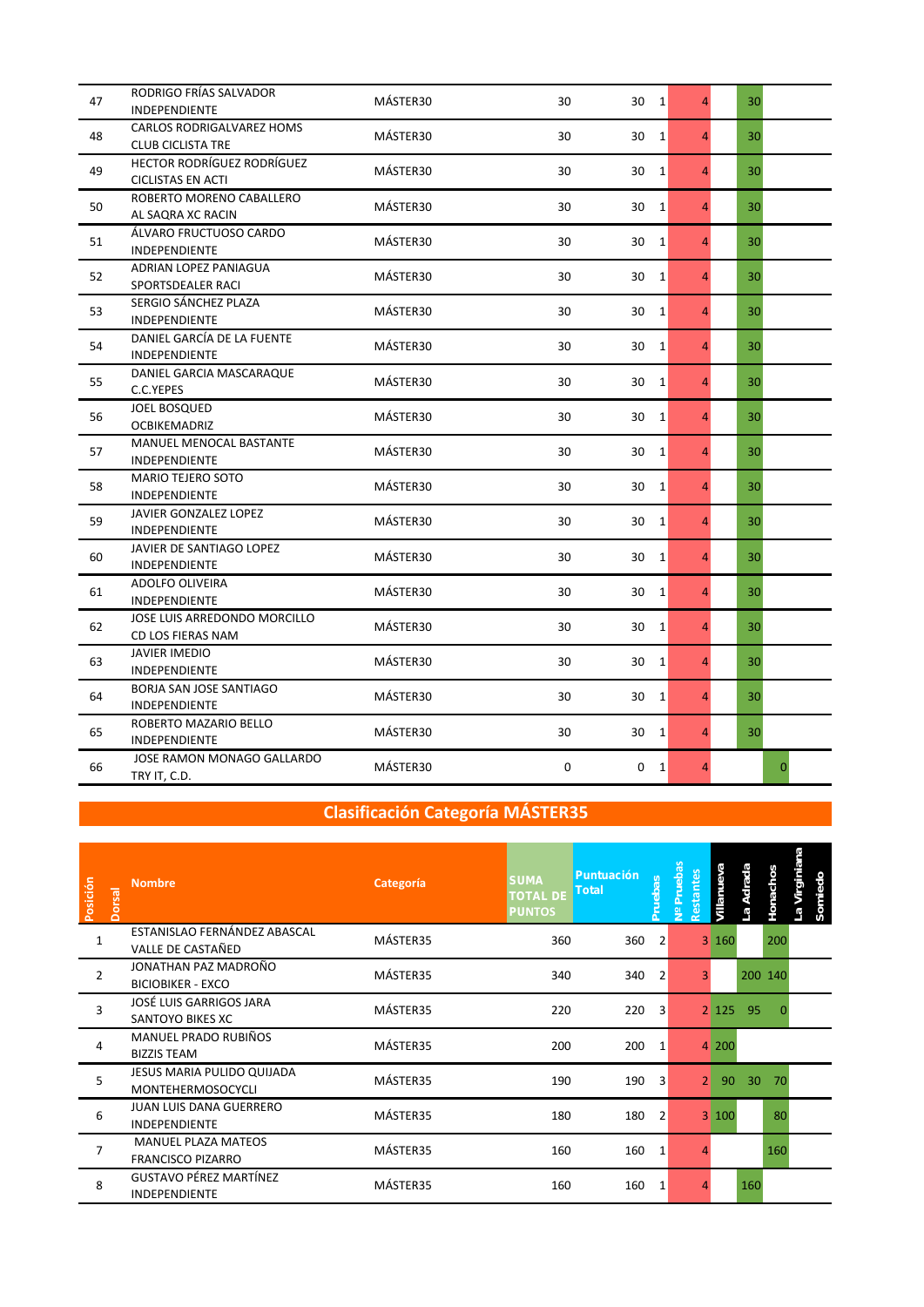| 9  | HUGO JOSÉ RODRÍGUEZ GÓMEZ<br><b>BICIOBIKER - EXCO</b>        | MÁSTER35 | 140<br>140 | $\overline{2}$ | $\overline{3}$ |         | 45              | $-95$        |
|----|--------------------------------------------------------------|----------|------------|----------------|----------------|---------|-----------------|--------------|
|    | <b>OLIVER GOMEZ FLORES</b>                                   |          |            |                |                |         |                 |              |
| 10 | ELECTRO ALMODOVAR                                            | MÁSTER35 | 140<br>140 | $\mathbf{1}$   | $\overline{4}$ |         | 140             |              |
| 11 | SAÚL MARTÍNEZ MESEGUER<br>INDEPENDIENTE                      | MÁSTER35 | 140<br>140 | $\overline{2}$ |                | 3 1 1 0 | 30 <sup>°</sup> |              |
| 12 | DANIEL GARCIA CADENAS<br>NORTHBIKE LA BAÑE                   | MÁSTER35 | 140<br>140 | 1              |                | 4 140   |                 |              |
| 13 | FRANCISCO LOPEZ BALLESTEROS<br><b>KBIKE SPECIALIZED</b>      | MÁSTER35 | 135<br>135 | 2              |                | 3 105   | $-30$           |              |
| 14 | <b>IVAN OCHOA GARCIA</b><br>ASTORGA, C.D.C.                  | MÁSTER35 | 125<br>125 | $\vert$ 1      | $\overline{4}$ |         |                 | 125          |
| 15 | JUAN PLATÓN CANTALAPIEDRA<br>TUKUMANSPORT                    | MÁSTER35 | 125<br>125 | 3              | 2 <sub>1</sub> | 95      | 30              | $\mathbf{0}$ |
| 16 | FERNANDO PÉREZ TOLEDANO<br><b>OLLOKI TEAM</b>                | MÁSTER35 | 125<br>125 | $\vert$ 1      | $\overline{4}$ |         | 125             |              |
| 17 | VICTOR ANTONIO BARRADO GONZAL<br><b>FRANCISCO PIZARRO</b>    | MÁSTER35 | 115<br>115 | $\vert$ 1      | $\overline{4}$ |         |                 | 115          |
| 18 | <b>ENRIQUE RODRIGUEZ YUSTRES</b><br><b>BICICLETAS MAROTO</b> | MÁSTER35 | 115<br>115 | $\vert$ 1      | $\overline{4}$ |         | 115             |              |
| 19 | SERGIO DIEZ RUIZ<br><b>TEAM SINLIMI-T</b>                    | MÁSTER35 | 115<br>115 | 1              |                | 4 1 1 5 |                 |              |
| 20 | JOSE FERNANDO SANCHEZ MARTIN<br>GR-100 MTB, C.D.             | MÁSTER35 | 110<br>110 | $\vert$ 1      | $\overline{4}$ |         |                 | 110          |
| 21 | RAFAEL CALATAYUD FERRI<br>INDEPENDIENTE                      | MÁSTER35 | 110<br>110 | 1              | $\overline{4}$ |         | 110             |              |
| 22 | JUAN LUIS VILLALBA MUÑOZ<br>ANCAI, A.D.                      | MÁSTER35 | 105<br>105 | $\vert$ 1      | $\overline{4}$ |         |                 | 105          |
| 23 | RENÉ GONZALO LIFONA DERIAZ<br><b>VELAZCO RUNNING Y</b>       | MÁSTER35 | 105<br>105 | $\vert$ 1      | $\overline{4}$ |         | 105             |              |
| 24 | SALVADOR MONTELL TORRES<br><b>INDEPENDIENTE</b>              | MÁSTER35 | 105<br>105 | $\overline{2}$ | 3 <sup>1</sup> | 75      | 30 <sup>°</sup> |              |
| 25 | SERGIO GONZALEZ GARCIA<br>VENDIMIADOR, C.C.                  | MÁSTER35 | 100<br>100 | 1              | $\overline{4}$ |         |                 | 100          |
| 26 | ÁNGEL LUIS GARCÍA GARCÍA<br>C. D. LOS SECOS                  | MÁSTER35 | 100<br>100 | $\vert$ 1      | $\overline{4}$ |         | 100             |              |
| 27 | JUAN MIGUEL FERNANDEZ GONZALE<br><b>FACTORY CACTUS TE</b>    | MÁSTER35 | 90<br>90   | $\vert$ 1      | $\overline{4}$ |         |                 | 90           |
| 28 | MANUEL CHENA SOMOZA<br>CLUB DEPORTIVO VA                     | MÁSTER35 | 90<br>90   | $\vert$ 1      | $\overline{4}$ |         | 90              |              |
| 29 | IVÁN VOZMEDIANO RIVERO<br><b>INDEPENDIENTE</b>               | MÁSTER35 | 90<br>90   | $\overline{2}$ | 3 <sup>1</sup> |         | 60 30           |              |
| 30 | JUAN JOSE LAIS GALLARDO<br>VENDIMIADOR, C.C.                 | MÁSTER35 | 85<br>85   | $\vert$ 1      | $\overline{4}$ |         |                 | 85           |
| 31 | FERNANDO VELASCO HERNANSANZ<br><b>ISCARBIKE</b>              | MÁSTER35 | 85<br>85   | $\mathbf{1}$   | $\overline{4}$ |         | 85              |              |
| 32 | ÁLVARO ARANZANA PUERTAS<br><b>INVICTUS BIKE</b>              | MÁSTER35 | 85<br>85   | $\vert$ 2      | 3 <sup>1</sup> | 55      | 30 <sup>°</sup> |              |
| 33 | RAFAEL CALLEJO DOSSET<br>INDEPENDIENTE                       | MÁSTER35 | 85<br>85   | 1              | $\overline{4}$ | 85      |                 |              |
| 34 | JUAN BAUTISTA ARIAS ARROJÓ<br>INDEPENDIENTE                  | MÁSTER35 | 80<br>80   | $\vert$ 1      | $\overline{4}$ |         | 80              |              |
| 35 | DAVID VILLALBA ALEJO<br>INDEPENDIENTE                        | MÁSTER35 | 80<br>80   | $\vert$ 1      | $\overline{4}$ | 80      |                 |              |
| 36 | MIGUEL ANGEL GOMEZ JIMENEZ<br><b>QUINTANA ES NATUR</b>       | MÁSTER35 | 75         | $75 \quad 1$   | $\overline{4}$ |         |                 | 75           |
| 37 | NACHO PEÑALVER MARTINEZ<br><b>T3S GSPORT</b>                 | MÁSTER35 | 75<br>75   | $\vert$ 1      | $\overline{4}$ |         | 75              |              |
| 38 | ABEL RODRIGO CUESTA<br>INDEPENDIENTE                         | MÁSTER35 | 75<br>75   | $\vert$ 2      | 3 <sup>1</sup> | 45      | 30 <sup>°</sup> |              |
| 39 | JOSE PRADILLO BARROSO<br>INDEPENDIENTE                       | MÁSTER35 | 70<br>70   | $\vert$ 1      | $\overline{4}$ |         | 70              |              |
| 40 | <b>XIPI GARCIA</b><br>INDEPENDIENTE                          | MÁSTER35 | 70         | $70$ 2         | 3 <sup>1</sup> |         | 40 30           |              |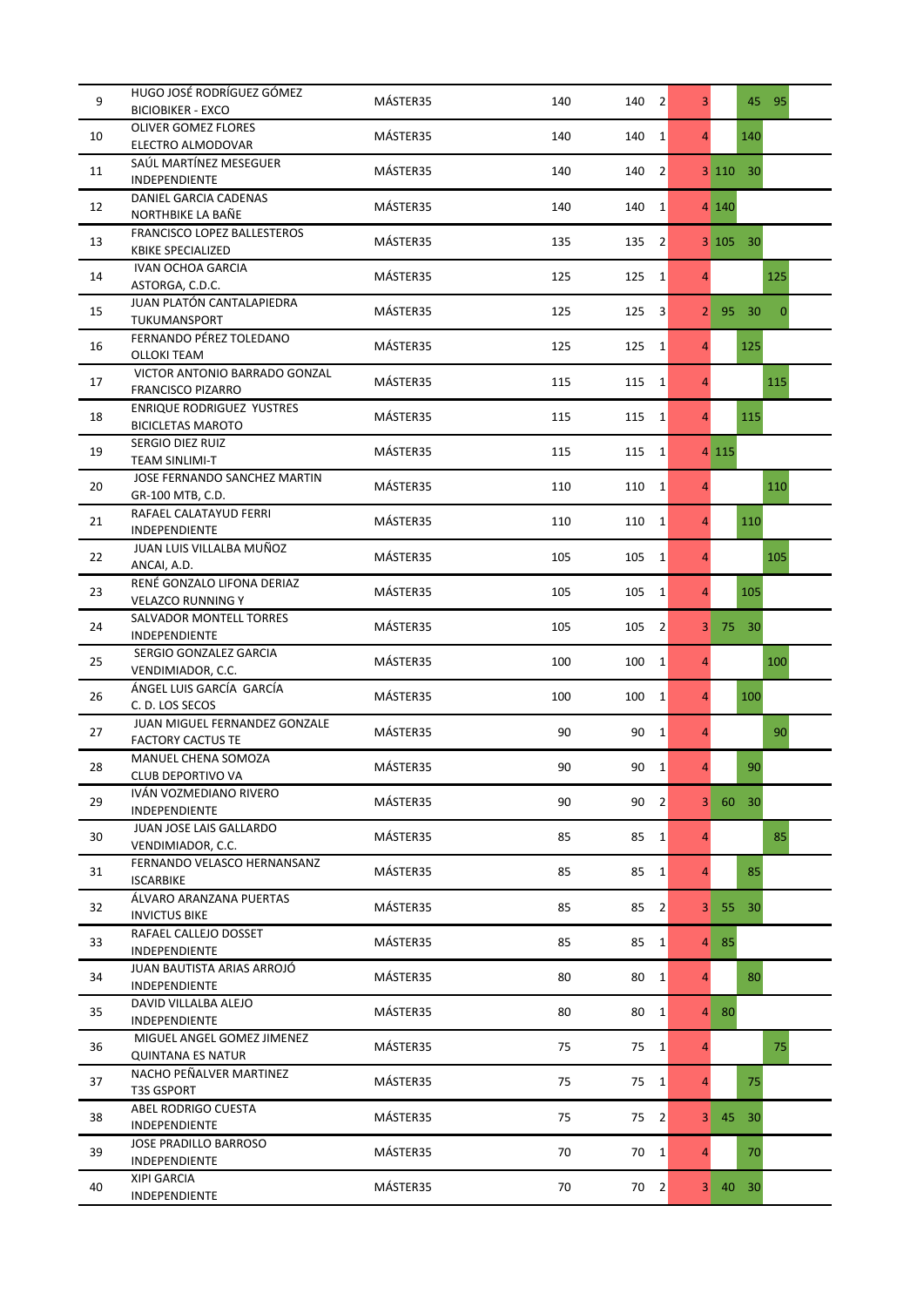| 41 | VICENTE COSME NADAL                                  | MÁSTER35 | 70 | $70 \quad 1$       |                | 4 70 |    |    |
|----|------------------------------------------------------|----------|----|--------------------|----------------|------|----|----|
|    | <b>VELO CLUB PEDALIE</b>                             |          |    |                    |                |      |    |    |
| 42 | ANTONIO FERNANDEZ MANCHON<br>ITACA AVENTURA, C       | MÁSTER35 | 65 | 65<br>$\mathbf{1}$ | $\overline{4}$ |      |    | 65 |
|    | ENRIQUE VAQUERO DIAZ                                 |          |    |                    |                |      |    |    |
| 43 | <b>PAMOBIKE</b>                                      | MÁSTER35 | 65 | 65<br>1            | $\overline{4}$ |      | 65 |    |
| 44 | PABLO JAVIER HERAS MORAL                             | MÁSTER35 | 65 | 65<br>1            | $\overline{4}$ | 65   |    |    |
|    | INDEPENDIENTE                                        |          |    |                    |                |      |    |    |
| 45 | <b>OSCAR HERRERO PEREZ</b>                           | MÁSTER35 | 60 | 60<br>1            | $\overline{4}$ |      |    | 60 |
|    | ASTORGA, C.D.C.<br>CARLOS GORBEA RINCÓN              |          |    |                    |                |      |    |    |
| 46 | 47 TEAM                                              | MÁSTER35 | 60 | 60<br>$\vert$ 1    | $\overline{4}$ |      | 60 |    |
|    | LEANDRO PERAITA SANCHEZ                              |          |    |                    |                |      |    |    |
| 47 | SIERRA GRANDE, C.                                    | MÁSTER35 | 55 | 55<br>$\vert$ 1    | $\overline{4}$ |      |    | 55 |
| 48 | <b>OSCAR ELIAS TORRES TORRES</b>                     | MÁSTER35 | 55 | 55<br>$\vert$ 1    | $\overline{4}$ |      | 55 |    |
|    | EIVIATLETISME                                        |          |    |                    |                |      |    |    |
| 49 | DIEGO RIVERA LEAL<br>BACALONES, C.C.                 | MÁSTER35 | 50 | 50<br>$\vert$ 1    | $\overline{4}$ |      |    | 50 |
|    | JACOB FRONTELO GÓMEZ                                 |          |    |                    |                |      |    |    |
| 50 | CAFÉS CAMALI TECN                                    | MÁSTER35 | 50 | 50<br>$\vert$ 1    | $\overline{4}$ |      | 50 |    |
| 51 | DAVID ARROYO GÓMEZ                                   | MÁSTER35 | 50 | 50<br>1            | $\overline{4}$ | 50   |    |    |
|    | INDEPENDIENTE                                        |          |    |                    |                |      |    |    |
| 52 | <b>JESUS PAREDES RODRIGUEZ</b>                       | MÁSTER35 | 40 | 40<br>1            | $\overline{4}$ |      | 40 |    |
|    | <b>CICLISTAS EN ACTI</b><br><b>IVAN REZA MIRANDA</b> |          |    |                    |                |      |    |    |
| 53 | <b>BLUE SUMMER</b>                                   | MÁSTER35 | 35 | 35<br>1            | $\overline{4}$ |      | 35 |    |
|    | FRANCISCO CUESTA URBANO                              |          |    |                    |                |      |    |    |
| 54 | INDEPENDIENTE                                        | MÁSTER35 | 35 | 35<br>$\vert$ 1    | $\overline{4}$ | 35   |    |    |
| 55 | DANIEL CIUDAD ENRIQUEZ                               | MÁSTER35 | 30 | 30<br>$\mathbf{1}$ | $\overline{4}$ |      | 30 |    |
|    | <b>BIKEPOLITAN</b>                                   |          |    |                    |                |      |    |    |
| 56 | JOSÉ MANUEL GARCÍA VALENCIANO<br>CAPRICCIO DI MITT   | MÁSTER35 | 30 | 30<br>$\vert$ 1    | $\overline{4}$ |      | 30 |    |
|    | MANUEL SANCHO MANSO                                  |          |    |                    |                |      |    |    |
| 57 | INDEPENDIENTE                                        | MÁSTER35 | 30 | 30<br>1            | $\overline{4}$ |      | 30 |    |
| 58 | DAVID IÑIGUEZ ILLAN                                  | MÁSTER35 | 30 | 30<br>$\vert$ 1    | $\overline{4}$ |      | 30 |    |
|    | CAFÉS CAMALI TECN                                    |          |    |                    |                |      |    |    |
| 59 | HIGINIO MAEZTU HERRERA                               | MÁSTER35 | 30 | 30<br>1            | $\overline{4}$ |      | 30 |    |
|    | INDEPENDIENTE<br>DIEGO GÓMEZ CANTALEJO               |          |    |                    |                |      |    |    |
| 60 | INDEPENDIENTE                                        | MÁSTER35 | 30 | 30<br>$\vert$ 1    | 4              |      | 30 |    |
|    | RUBEN PIÑEIRO AMADO                                  |          |    |                    |                |      |    |    |
| 61 | <b>INDEPENDIENTE</b>                                 | MÁSTER35 | 30 | 30<br>1            | $\overline{4}$ |      | 30 |    |
| 62 | XAVIER VILLASANTA EXPOSITO                           | MÁSTER35 | 30 | 30<br>$\vert$ 1    | $\overline{4}$ |      | 30 |    |
|    | <b>BIKE AMB BICI</b>                                 |          |    |                    |                |      |    |    |
| 63 | XAVI ARRANZ GUTIÉRREZ<br><b>BIKE AMB BICI</b>        | MÁSTER35 | 30 | 30<br>$\mathbf{1}$ | $\overline{4}$ |      | 30 |    |
|    | GONZALO ORTIZ DE LEJARAZU MART                       |          |    |                    |                |      |    |    |
| 64 | CRV MORERAS PAASP                                    | MÁSTER35 | 30 | 1<br>30            | 4              |      | 30 |    |
| 65 | ROBERTO BÉJAR RAMÍREZ                                | MÁSTER35 | 30 | 30<br>1            | $\overline{4}$ |      | 30 |    |
|    | INDEPENDIENTE                                        |          |    |                    |                |      |    |    |
| 66 | FIDEL VELAYOS CONEJERO                               | MÁSTER35 | 30 | 30<br>$\vert$ 1    | $\overline{4}$ |      | 30 |    |
|    | <b>ISCARBIKE</b><br><b>CARLOS ORGAZ RUIZ</b>         |          |    |                    |                |      |    |    |
| 67 | <b>INVICTUSBIKE</b>                                  | MÁSTER35 | 30 | 30<br>$\vert$ 1    | $\overline{4}$ |      | 30 |    |
|    | BRUNO CASTELLANOS PEQUEÑO                            |          |    |                    |                |      |    |    |
| 68 | BTT PEÑA LA DEVA                                     | MÁSTER35 | 30 | 30<br>$\vert$ 1    | $\overline{4}$ |      | 30 |    |
| 69 | JAVIER M. MOYA AMADOR                                | MÁSTER35 | 30 | 30<br>$\vert$ 1    | $\overline{4}$ |      | 30 |    |
|    | INDEPENDIENTE                                        |          |    |                    |                |      |    |    |
| 70 | EMILIO CAMACHO HERGUETA<br>INDEPENDIENTE             | MÁSTER35 | 30 | 30<br>$\vert$ 1    | $\overline{4}$ |      | 30 |    |
|    | JOSE MANUEL VILLAREJO MAROTO                         |          |    |                    |                |      |    |    |
| 71 | C.D. VALDEBEBAS                                      | MÁSTER35 | 30 | 30<br>$\vert$ 1    | $\overline{4}$ |      | 30 |    |
| 72 | JUAN LUIS RUIZ PAVON                                 | MÁSTER35 | 30 | $30 \quad 1$       | $\overline{4}$ |      | 30 |    |
|    | LAS 60 PULSACIONE                                    |          |    |                    |                |      |    |    |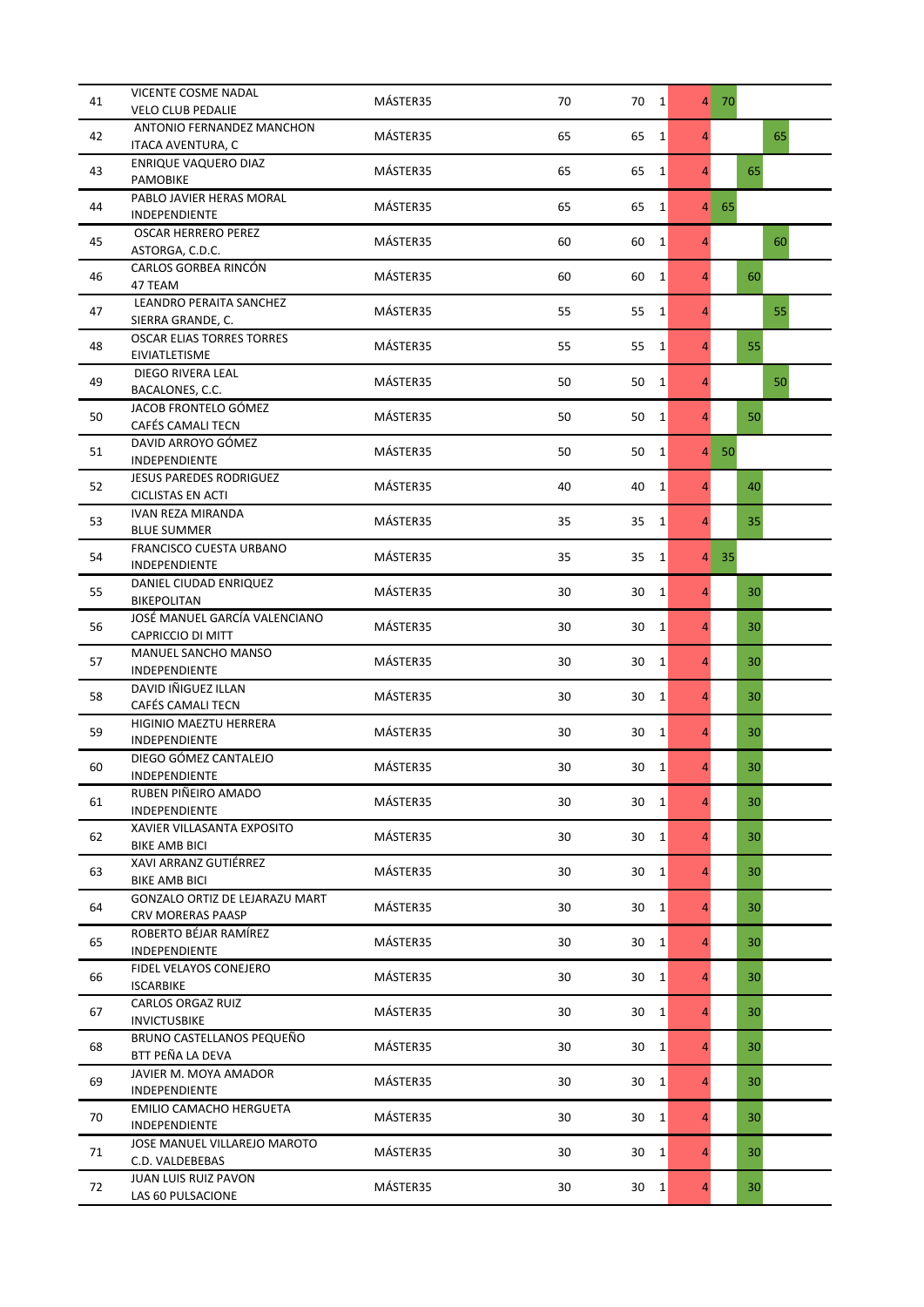| 73  | <b>BORJA MUÑOZ GRAS</b>                                       | MÁSTER35 | 30 | 30 1                 | $\overline{4}$ | 30           |
|-----|---------------------------------------------------------------|----------|----|----------------------|----------------|--------------|
|     | <b>TRIATLON TORREJON</b>                                      |          |    |                      |                |              |
| 74  | DANIEL ROSILLO MARTÍN<br>EH PÁJARO TEAM                       | MÁSTER35 | 30 | 30<br>1              | $\overline{4}$ | 30           |
|     | <b>DANIEL MARCOS</b>                                          |          |    |                      |                |              |
| 75  | <b>INDEPENDIENTE</b>                                          | MÁSTER35 | 30 | 30<br>1              | 4              | 30           |
| 76  | LUIS RODRIGUEZ MANZANEQUE<br><b>INDEPENDIENTE</b>             | MÁSTER35 | 30 | 30<br>1              | 4              | 30           |
| 77  | SERGIO RUANO CARABIAS<br><b>MARTINAMOR BIKE</b>               | MÁSTER35 | 30 | 30<br>1              | $\overline{4}$ | 30           |
| 78  | <b>IGNACIO ESPINOSA DE LOS MONTER</b><br><b>INDEPENDIENTE</b> | MÁSTER35 | 30 | 30<br>$\mathbf{1}$   | $\overline{4}$ | 30           |
| 79  | <b>BORJA OUTERELO GAMARRA</b><br><b>INDEPENDIENTE</b>         | MÁSTER35 | 30 | 30<br>1              | 4              | 30           |
| 80  | JUANMA VALENZUELA ROLDAN<br><b>MTBCABRA</b>                   | MÁSTER35 | 30 | 30<br>1              | $\overline{4}$ | 30           |
| 81  | <b>ALONSO PARRA PEREZ</b><br><b>INDEPENDIENTE</b>             | MÁSTER35 | 30 | 30<br>1              | $\overline{4}$ | 30           |
| 82  | DANIEL GARCÍA ANDRÉS<br><b>INDEPENDIENTE</b>                  | MÁSTER35 | 30 | 30<br>1              | $\overline{4}$ | 30           |
| 83  | <b>FRANCISCO CARRERA DOBLAS</b><br>A.C. 60 PULSACION          | MÁSTER35 | 30 | 30<br>1              | 4              | 30           |
| 84  | DANIEL DIAZ SOBRINO<br><b>INDEPENDIENTE</b>                   | MÁSTER35 | 30 | 30<br>1              | 4              | 30           |
| 85  | SERGIO ALJARILLA JIMENEZ<br><b>C.C PEDRO BERNARD</b>          | MÁSTER35 | 30 | 30<br>1              | 4              | 30           |
| 86  | SANTIAGO DE LOS SANTOS<br>INDEPENDIENTE                       | MÁSTER35 | 30 | 30<br>1              | $\overline{4}$ | 30           |
| 87  | JUAN CARLOS MARTIN MARTINEZ<br><b>INDEPENDIENTE</b>           | MÁSTER35 | 30 | 30<br>1              | 4              | 30           |
| 88  | DIEGO MÁRQUEZ DE LA PLATA VALI<br><b>INDEPENDIENTE</b>        | MÁSTER35 | 30 | 30<br>1              | 4              | 30           |
| 89  | JOSE LUIS VALLEJO RODRIGUEZ<br><b>INDEPENDIENTE</b>           | MÁSTER35 | 30 | 30<br>1              | $\overline{4}$ | 30           |
| 90  | JOSUE LAMAS GARCÍA<br>PC ONDARRETA                            | MÁSTER35 | 30 | 30<br>1              | $\overline{4}$ | 30           |
| 91  | <b>GUILLERMO SANCHO MANSO</b><br>SINLIMI-T BONETE             | MÁSTER35 | 30 | 30<br>1              | 4              | 30           |
| 92  | LUIS ALBERTO LOPEZ VILLODRES<br><b>BICIDEVALDE</b>            | MÁSTER35 | 30 | 30<br>$\overline{1}$ | 4              | 30           |
| 93  | ISMAEL SÁNCHEZ GALÁN<br>INDEPENDIENTE                         | MÁSTER35 | 30 | 30 1                 | $\overline{4}$ | 30           |
| 94  | ÁNGEL PÉREZ CEMBRANOS<br><b>INDEPENDIENTE</b>                 | MÁSTER35 | 30 | 30 1                 | $\overline{4}$ | 30           |
| 95  | ALBERTO ALVAREZ SUAREZ<br><b>BIZZIS TEAM</b>                  | MÁSTER35 | 30 | 30 1                 | $\overline{4}$ | 30           |
| 96  | ARTURO DE MORA GARCIA<br>INDEPENDIENTE                        | MÁSTER35 | 30 | 30<br>1              | 4              | 30           |
| 97  | ÁNGEL GARCÍA CUENCA<br>PC ONDARRETA                           | MÁSTER35 | 30 | 30<br>1              | $\overline{4}$ | 30           |
| 98  | CARLOS DE FRANCISCO RODRIGUEZ<br>PC ONDARRETA                 | MÁSTER35 | 30 | 30<br>1              | $\overline{4}$ | 30           |
| 99  | MIGUEL IBAÑEZ UREÑA<br>INDEPENDIENTE                          | MÁSTER35 | 30 | 30<br>1              | $\overline{4}$ | 30           |
| 100 | DANIEL OREJUELA MARIN<br><b>INDEPENDIENTE</b>                 | MÁSTER35 | 30 | 30<br>1              | 4              | 30           |
| 101 | VICTOR CARRILERO GARCIA<br><b>INDEPENDIENTE</b>               | MÁSTER35 | 30 | 30<br>1              | $\overline{4}$ | 30           |
| 102 | ISMAEL RODRÍGUEZ HERNÁNDEZ<br><b>INDEPENDIENTE</b>            | MÁSTER35 | 30 | 30<br>1              | $\overline{4}$ | 30           |
| 103 | FERNANDO MARTINEZ GORDILLO<br><b>FERNANDO TORRES P</b>        | MÁSTER35 | 0  | 0<br>1               | $\overline{4}$ | $\mathbf{0}$ |
| 104 | JOSE DAVID DOMINGUEZ CARRIZOS<br>ZAMBRUS BIKES - H            | MÁSTER35 | 0  | $0 \quad 1$          | 4              | $\mathbf 0$  |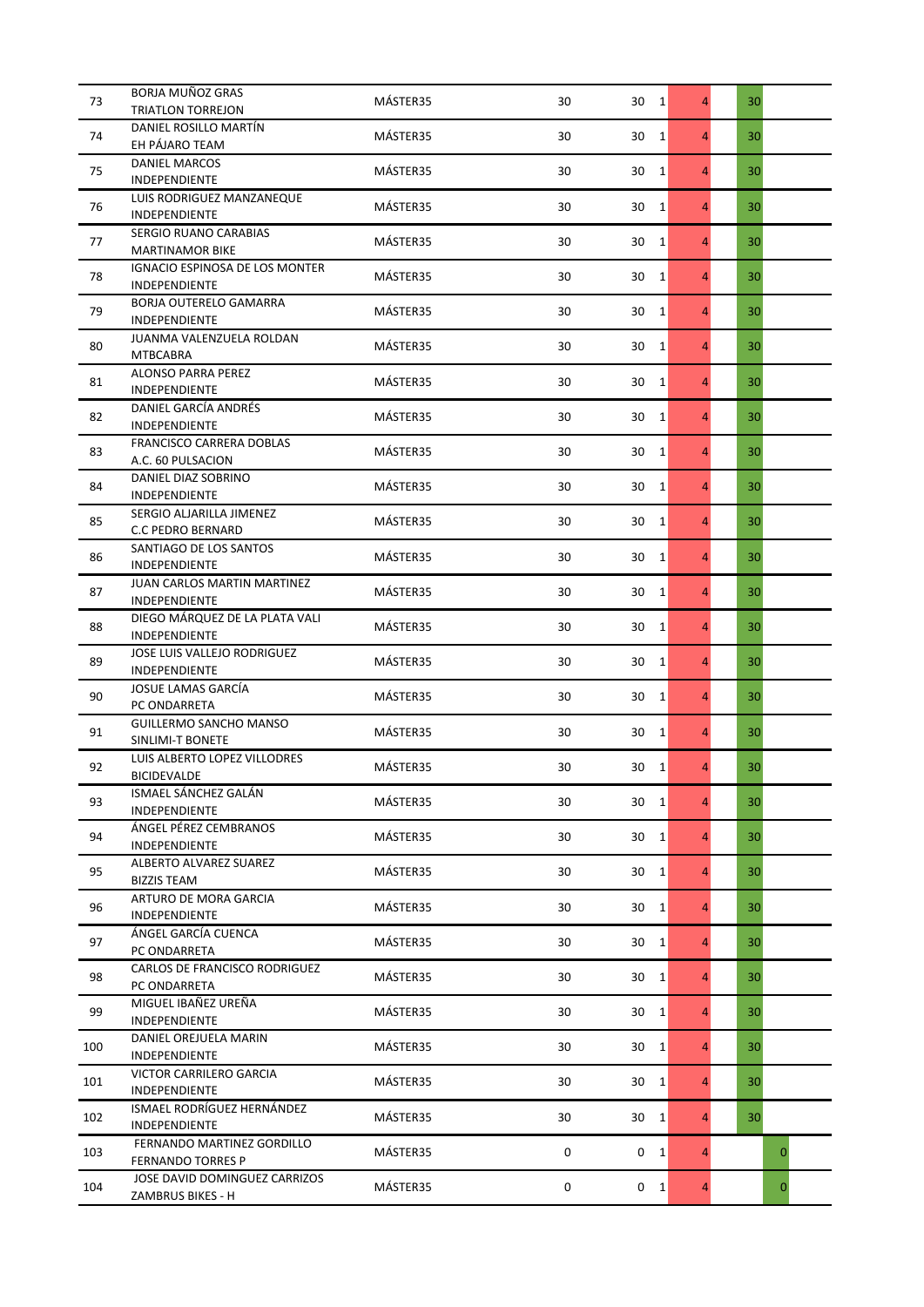| Posición<br><b>Dorsal</b> | <b>Nombre</b>                                           | <b>Categoría</b> | <b>SUMA</b><br><b>TOTAL DE</b><br><b>PUNTOS</b> | <b>Puntuación</b><br><b>Pruebas</b><br><b>Total</b> | Nº Pruebas<br>Restantes | villanueva   | La Adrada     | La Virginiana<br>Honachos<br>Somiedo |  |
|---------------------------|---------------------------------------------------------|------------------|-------------------------------------------------|-----------------------------------------------------|-------------------------|--------------|---------------|--------------------------------------|--|
| 1                         | <b>GUSTAVO GUTIÉRREZ SÁNCHEZ</b><br><b>KENZA SPORT</b>  | MÁSTER40         | 385                                             | 3<br>385                                            |                         |              | 2 160 100 125 |                                      |  |
| $\overline{2}$            | RAUL LOPEZ FERNANDEZ<br><b>INDEPENDIENTE</b>            | MÁSTER40         | 325                                             | 325<br>2                                            |                         | 3 200 125    |               |                                      |  |
| 3                         | DAVID MOZOS FLORES<br><b>INDEPENDIENTE</b>              | MÁSTER40         | 315                                             | 315<br>3                                            |                         | $2 \mid 125$ | 75 115        |                                      |  |
| 4                         | JAVIER RAMIREZ ABEJA<br><b>FERNANDO TORRES P</b>        | MÁSTER40         | 200                                             | 200<br>1                                            | 4                       |              |               | 200                                  |  |
| 5                         | DAVID ARROYO DURAN<br>PRIMAFLOR MONDRAK                 | MÁSTER40         | 200                                             | 200<br>1                                            | 4                       |              | 200           |                                      |  |
| 6                         | FRANCISCO JAVIER MOLINA LOZAN<br><b>GACOSUR</b>         | MÁSTER40         | 160                                             | 160<br>1                                            | 4                       |              |               | 160                                  |  |
| $\overline{7}$            | ALBERTO FERNANDEZ SAINZ<br>INDEPENDIENTE                | MÁSTER40         | 160                                             | 160<br>1                                            | 4                       |              | 160           |                                      |  |
| 8                         | DANIEL MUÑOZ GUERRERO<br>KILOMETRO.0 BICIC              | MÁSTER40         | 140                                             | $\mathbf{1}$<br>140                                 | $\overline{4}$          |              |               | 140                                  |  |
| 9                         | FERNANDO PÉREZ GONZALEZ<br>EXTREMASUR'BIKES'            | MÁSTER40         | 140                                             | $\mathbf{1}$<br>140                                 | 4                       |              | 140           |                                      |  |
| 10                        | PABLO AMILLO DUASO<br><b>FLYZ TORRELAGUNA</b>           | MÁSTER40         | 140                                             | 140<br>1                                            |                         | 4 140        |               |                                      |  |
| 11                        | CÉSAR RUEDAS ALAÑON<br>CACTUS TEAM FACTO                | MÁSTER40         | 135                                             | 135<br>2                                            |                         | 3 105        | 30            |                                      |  |
| 12                        | NEFTALÍ ALBITRE DE SOUSA<br>LA20VEINTE                  | MÁSTER40         | 125                                             | 125<br>2                                            | 3                       |              | 30            | 95                                   |  |
| 13                        | DIEGO GARCIA MERINO<br>MTB PUPAS CANTABR                | MÁSTER40         | 120                                             | 120<br>$\overline{2}$                               | $\mathbf{3}$            | 90           | 30            |                                      |  |
| 14                        | JESÚS MARTÍNEZ<br>INDEPENDIENTE                         | MÁSTER40         | 115                                             | 115<br>1                                            | 4                       |              | 115           |                                      |  |
| 15                        | RAUL BAYÓN LÓPEZ<br>NORTHBIKE LA BAÑE                   | MÁSTER40         | 115                                             | 115<br>1                                            |                         | 4 1 1 5      |               |                                      |  |
| 16                        | <b>AGUSTIN GARCIA GOMEZ</b><br><b>FERNANDO TORRES P</b> | MÁSTER40         | 110                                             | 110<br>1                                            | 4                       |              |               | 110                                  |  |
| 17                        | JOSE MANUEL ROSA NAVARRO<br>LA BIELA MECÁNICA           | MÁSTER40         | 110                                             | 110<br>1                                            | 4                       |              | 110           |                                      |  |
| 18                        | JUAN JOSE DIAZ PUENTE<br><b>FELIX PEREZ</b>             | MÁSTER40         | 110                                             | $\mathbf{1}$<br>110                                 |                         | 4 1 1 0      |               |                                      |  |
| 19                        | DIEGO VAZQUEZ SILVESTRE<br>MARATONA TEAM, C.            | MÁSTER40         | 105                                             | 105<br>$\mathbf{1}$                                 | 4                       |              |               | 105                                  |  |
| 20                        | FRANCISCO CALLEJO FERNÁNDEZ<br><b>INDEPENDIENTE</b>     | MÁSTER40         | 105                                             | 105<br>$\mathbf{1}$                                 | 4                       |              | 105           |                                      |  |
| 21                        | <b>ANTONIO ELVIRA VEGAS</b><br>MTBIKERS, C.D.           | MÁSTER40         | 100                                             | 100<br>$\mathbf{1}$                                 | $\overline{4}$          |              |               | 100                                  |  |
| 22                        | CARLOS PARGA GUTIÉRREZ<br><b>INDEPENDIENTE</b>          | MÁSTER40         | 100                                             | 100<br>$\overline{2}$                               |                         | 3 70 30      |               |                                      |  |
| 23                        | PABLO MARCOS DE LA TORRE<br><b>INDEPENDIENTE</b>        | MÁSTER40         | 100                                             | 100<br>$\mathbf{1}$                                 |                         | 4 100        |               |                                      |  |
| 24                        | ÁNGEL RIEIRO VELO<br><b>INDEPENDIENTE</b>               | MÁSTER40         | 95                                              | 95<br>1                                             | 4                       |              | 95            |                                      |  |
| 25                        | JOSE RAMÓN DE PAZ SANZ<br>RUEDABIRRAS                   | MÁSTER40         | 95                                              | 95<br>$\mathbf{1}$                                  |                         | 4 95         |               |                                      |  |
| 26                        | MAXIMO LUQUE CASTILLO<br><b>BUHOBIKE CONTRA E</b>       | MÁSTER40         | 90                                              | 90<br>$\mathbf{1}$                                  | 4                       |              |               | 90                                   |  |
| 27                        | JULIÁN BUENO REDONDO<br>UNIVERSIDAD DE VA               | MÁSTER40         | 90                                              | 90<br>$\mathbf{1}$                                  | 4                       |              | 90            |                                      |  |
| 28                        | FRANCISCO JOAQUIN HIDALGO VAZ<br>ANCAI, A.D.            | MÁSTER40         | 85                                              | 85<br>1                                             | 4                       |              |               | 85                                   |  |
| 29                        | ALBERTO GUTIERREZ SACRISTAN<br><b>BMW GROUP ESPAÑA</b>  | MÁSTER40         | 85                                              | 85<br>1                                             | 4                       |              | 85            |                                      |  |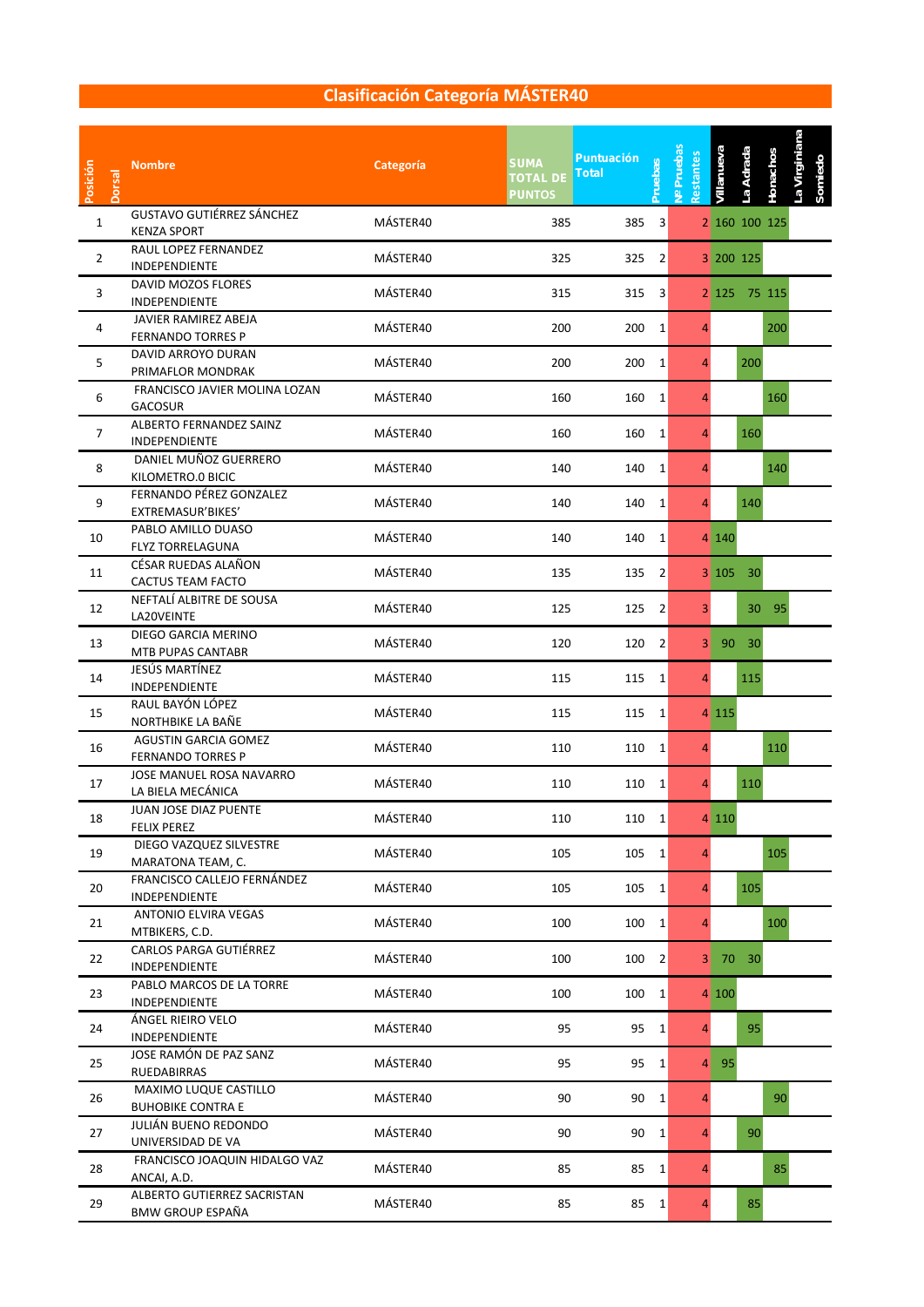| 30 | <b>MARCEL CRISAN</b>                                   | MÁSTER40 | 85<br>85 | 1               | $\overline{4}$ | - 85 |                 |    |
|----|--------------------------------------------------------|----------|----------|-----------------|----------------|------|-----------------|----|
|    | <b>BIZZIS TEAM</b><br>JOSE MIGUEL NUÑEZ CARROZA        |          |          |                 |                |      |                 |    |
| 31 | LA PAJARA, P.C.                                        | MÁSTER40 | 80<br>80 | $\mathbf{1}$    | $\overline{4}$ |      |                 | 80 |
| 32 | <b>CESAR MAROTO MAESO</b><br><b>UVA</b>                | MÁSTER40 | 80<br>80 | $\mathbf{1}$    | $\overline{4}$ |      | 80              |    |
| 33 | <b>ANTONIO YELAMOS CEREZO</b><br><b>LTM RACING</b>     | MÁSTER40 | 80<br>80 | $\vert$ 1       | $\overline{4}$ | 80   |                 |    |
| 34 | MIGUEL MANJON GARCIA<br><b>INDEPENDIENTE</b>           | MÁSTER40 | 75<br>75 | $\overline{2}$  | 3 <sup>1</sup> | 45   | 30 <sup>°</sup> |    |
| 35 | EDUARDO FERNÁNDEZ NAVARRO<br><b>MOSKITO BIKERS</b>     | MÁSTER40 | 75<br>75 | $\vert$ 1       | $\overline{4}$ | 75   |                 |    |
| 36 | DAVID RODRÍGUEZ-VALLEJO<br>SALCHI-MATRIX FIT           | MÁSTER40 | 70<br>70 | $\mathbf{1}$    | $\overline{4}$ |      | 70              |    |
| 37 | JESÚS NAVARRO ESCUDERO<br><b>INVICTUSBIKE</b>          | MÁSTER40 | 70<br>70 | $\overline{2}$  | 3 <sup>1</sup> | 40   | 30              |    |
| 38 | <b>ERNESTO LOIS BARREIRO</b><br>CC BELA OTERO          | MÁSTER40 | 65<br>65 | 1               | $\overline{4}$ |      | 65              |    |
| 39 | CARLOS ESPINOSA SANTIAGO<br><b>BICIBOO</b>             | MÁSTER40 | 65<br>65 | $\overline{2}$  | 3 <sup>1</sup> | 35   | 30 <sup>°</sup> |    |
| 40 | <b>JAIME ARRANZ</b><br><b>INDEPENDIENTE</b>            | MÁSTER40 | 65<br>65 | $\mathbf{1}$    | $\overline{4}$ | 65   |                 |    |
| 41 | FRANCISCO JOSE BARAJAS SANCHEZ<br><b>ULEVEL TEAM</b>   | MÁSTER40 | 60<br>60 | $\mathbf{1}$    | $\overline{4}$ |      | 60              |    |
| 42 | <b>IGNACIO GARCÍA MORALES</b><br><b>INDEPENDIENTE</b>  | MÁSTER40 | 60<br>60 | 2               | 3 <sup>1</sup> | 30   | 30 <sup>°</sup> |    |
| 43 | JUAN ANTONIO SÁNCHEZ TORRICO<br><b>EVOLUTIONBIKE</b>   | MÁSTER40 | 60<br>60 | $\mathbf{1}$    | $\overline{4}$ | 60   |                 |    |
| 44 | MARIO PLASENCIA GALLEGO<br>CENTRO BTT BAJO T           | MÁSTER40 | 55<br>55 | $1\vert$        | $\overline{4}$ |      | 55              |    |
| 45 | EDUARDO GONZALEZ GALLEGO<br><b>INDEPENDIENTE</b>       | MÁSTER40 | 55<br>55 | $\vert$ 1       | $\overline{4}$ | 55   |                 |    |
| 46 | FRANCISCO ANDRES FERNANDEZ TAR<br>SALCHI-MATRIX FIT    | MÁSTER40 | 50<br>50 | 1               | $\overline{4}$ |      | 50              |    |
| 47 | ALBERTO LUCAS GONZÁLEZ<br>INDEPENDIENTE                | MÁSTER40 | 50<br>50 | 1               | $\overline{4}$ | 50   |                 |    |
| 48 | CARLOS OTERO CALZÓN<br>CLUB CANSINOS EQU               | MÁSTER40 | 45<br>45 | $\vert$ 1       | $\overline{4}$ |      | 45              |    |
| 49 | <b>JAVIER PRIETO POLVILLO</b><br>AGUZOMTBTEAM          | MÁSTER40 | 40<br>40 | 1               | 4              |      | 40              |    |
| 50 | SANTIAGO GARCIA LOPEZ<br>ISGF - SANAGUSTEA             | MÁSTER40 | 35<br>35 | $\vert$ 1       | $\overline{4}$ |      | 35              |    |
| 51 | <b>TOMAS LOPEZ QUICIOS</b><br>MTB TORRECAMPO           | MÁSTER40 | 30<br>30 | 1               | $\overline{4}$ |      | 30              |    |
| 52 | JULIO CÉSAR CALICCHIO PEREIRA<br>INDEPENDIENTE         | MÁSTER40 | 30<br>30 | $\vert$ 1       | $\overline{4}$ |      | 30              |    |
| 53 | SERGIO GARCÍA ORTIZ<br>INDEPENDIENTE                   | MÁSTER40 | 30<br>30 | 1               | $\overline{4}$ |      | 30              |    |
| 54 | GUILLERMO PÉREZ MORENO<br>A.C. 60 PULSACION            | MÁSTER40 | 30<br>30 | $\vert$ 1       | $\overline{4}$ |      | 30              |    |
| 55 | JOSÉ LUIS SANCHEZ GARCIA<br><b>AMPIFERCO BIKE TE</b>   | MÁSTER40 | 30<br>30 | 1               | $\overline{4}$ |      | 30              |    |
| 56 | GUSTAVO MUÑOZ MACIAS<br>ATALAYA MTB                    | MÁSTER40 | 30<br>30 | $\vert$ 1       | $\overline{4}$ |      | 30              |    |
| 57 | VICTOR BERGAS MORENO<br><b>INDEPENDIENTE</b>           | MÁSTER40 | 30<br>30 | $\vert$ 1       | $\overline{4}$ |      | 30              |    |
| 58 | <b>JORGE DE BURGOS</b><br>INDEPENDIENTE                | MÁSTER40 | 30<br>30 | $\vert$ 1       | $\overline{4}$ |      | 30              |    |
| 59 | CARLOS GONZALEZ ALONSO<br><b>BICIOBIKER</b>            | MÁSTER40 | 30<br>30 | $\vert$ 1       | $\overline{4}$ |      | 30              |    |
| 60 | <b>IKER BERNAL JIMENEZ</b><br>OREKA CICLYNG SPA        | MÁSTER40 | 30<br>30 | $\vert$ 1       | $\overline{4}$ |      | 30              |    |
| 61 | <b>OSCAR JIMENEZ LOPEZ</b><br><b>CLUB BTT MOLINICO</b> | MÁSTER40 | 30       | 30<br>$\vert$ 1 | $\overline{4}$ |      | 30              |    |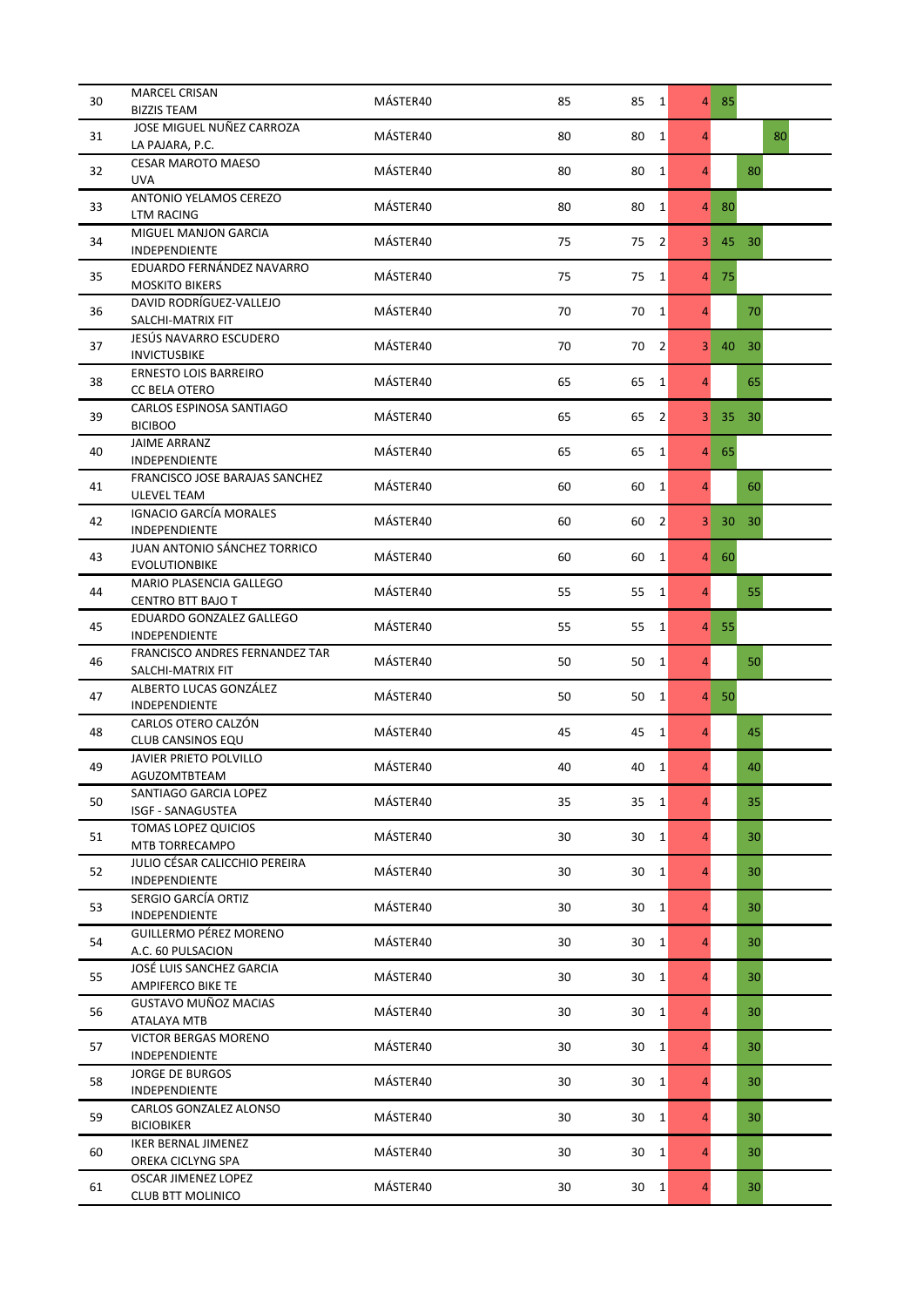| 62 | PINERO ANTONIO                                             | MÁSTER40 | 30 | 30 <sub>1</sub>       | $\overline{4}$ | 30 |  |
|----|------------------------------------------------------------|----------|----|-----------------------|----------------|----|--|
|    | INDEPENDIENTE                                              |          |    |                       |                |    |  |
| 63 | <b>DAVID BRAVO VICARIO</b>                                 | MÁSTER40 | 30 | 30<br>1               | $\overline{4}$ | 30 |  |
|    | METALPLAST                                                 |          |    |                       |                |    |  |
| 64 | CARLOS MACEDO CREO<br><b>BTT O TREITO</b>                  | MÁSTER40 | 30 | 30<br>$\mathbf{1}$    | $\overline{4}$ | 30 |  |
| 65 | RAUL MOLINA DIEZ<br><b>CLUB ISCARBIKE</b>                  | MÁSTER40 | 30 | 30<br>$\mathbf{1}$    | $\overline{4}$ | 30 |  |
| 66 | FRANCISCO JAVIER JIMENEZ ROLDA<br>AGACHA EL LOMO C.        | MÁSTER40 | 30 | 30<br>$\mathbf{1}$    | $\overline{4}$ | 30 |  |
| 67 | JUAN PEDRO REDONDO GONZALEZ                                | MÁSTER40 | 30 | $\mathbf{1}$<br>30    | $\overline{4}$ | 30 |  |
| 68 | <b>CLUB CICLISTA TRE</b><br><b>GUILLERMO DE PEDRO LUIS</b> | MÁSTER40 | 30 | $\mathbf{1}$<br>30    | $\overline{4}$ | 30 |  |
|    | INDEPENDIENTE<br>DIEGO SOBRADOS RIVERO                     |          |    |                       |                |    |  |
| 69 | INDEPENDIENTE<br>JOSE MANUEL ALONSO PATON                  | MÁSTER40 | 30 | 30<br>$\mathbf{1}$    | $\overline{4}$ | 30 |  |
| 70 | <b>BICIOBIKER</b>                                          | MÁSTER40 | 30 | 30<br>$\mathbf{1}$    | $\overline{4}$ | 30 |  |
| 71 | JAVIER MARTÍN MARTÍN<br><b>GLOBEROS TEAM</b>               | MÁSTER40 | 30 | 30<br>1               | $\overline{4}$ | 30 |  |
| 72 | <b>IVAN RODRIGO</b><br>INDEPENDIENTE                       | MÁSTER40 | 30 | 30<br>1               | $\overline{4}$ | 30 |  |
| 73 | RAUL ZABALLOS DIAZ-MAROTO<br>UN DIA ES UN DIA              | MÁSTER40 | 30 | 30<br>$\mathbf{1}$    | $\overline{4}$ | 30 |  |
| 74 | <b>ISAAC DIEZ POZO</b><br>INDEPENDIENTE                    | MÁSTER40 | 30 | 30<br>$\mathbf{1}$    | $\overline{4}$ | 30 |  |
| 75 | JORGE MARTINEZ JEREZ                                       | MÁSTER40 | 30 | 30<br>1               | $\overline{4}$ | 30 |  |
| 76 | C.C.YEPES<br>JUAN LUIS LÓPEZ BELMONTE                      | MÁSTER40 | 30 | 30<br>$\mathbf{1}$    | $\overline{4}$ | 30 |  |
|    | <b>40 X EL DESIERTO</b><br><b>JULIO RUIZ HERNÁNDEZ</b>     |          |    |                       |                |    |  |
| 77 | SALDUERO BTT<br><b>HECTOR ROCHA</b>                        | MÁSTER40 | 30 | 30<br>$\mathbf{1}$    | 4              | 30 |  |
| 78 | <b>CLUB MAMMOHT</b><br>DIEGO PEREZ LORA                    | MÁSTER40 | 30 | 30<br>$\mathbf{1}$    | $\overline{4}$ | 30 |  |
| 79 | CLUB VILLALÓN CIC                                          | MÁSTER40 | 30 | 30<br>$\mathbf{1}$    | $\overline{4}$ | 30 |  |
| 80 | MARIANO MATAS GARCÍA<br>INDEPENDIENTE                      | MÁSTER40 | 30 | 30<br>$\mathbf{1}$    | $\overline{4}$ | 30 |  |
| 81 | JESÚS CEPEDA CEPEDA<br>C.A. CUENCA-DOLOM                   | MÁSTER40 | 30 | 30<br>$\overline{1}$  | $\overline{4}$ | 30 |  |
| 82 | IVÁN COSTA BARQUILLA<br>EH PÁJARO TEAM                     | MÁSTER40 | 30 | 30<br>1               | $\overline{4}$ | 30 |  |
| 83 | MANUEL LOPEZ OSTOS<br>AGACHA EL LOMO C.                    | MÁSTER40 | 30 | 30<br>$\overline{1}$  | $\overline{4}$ | 30 |  |
| 84 | ADRIAN GONZÁLEZ GARCIA<br>INDEPENDIENTE                    | MÁSTER40 | 30 | 30<br>$\mathbf{1}$    | $\overline{4}$ | 30 |  |
| 85 | CARLOS VEGA QUERO                                          | MÁSTER40 | 30 | 30<br>$\mathbf{1}$    | $\overline{4}$ | 30 |  |
| 86 | C.D. TORRE MOCHA<br><b>DAVID GARCIA CANCELA</b>            | MÁSTER40 | 30 | 30<br>$\mathbf{1}$    | $\overline{4}$ | 30 |  |
| 87 | PERLAS TRIATLON<br>MANUEL PONCE ALIAGA                     | MÁSTER40 | 30 | 30<br>1               | $\overline{4}$ | 30 |  |
|    | <b>BLUE SUMMER</b><br>JUAN CARLOS MARTIN BLAZQUEZ          |          |    |                       |                |    |  |
| 88 | PEDALES<br>ANTONIO JAVIER DE FRANCISCO RO                  | MÁSTER40 | 30 | 30<br>$\vert$ 1       | $\overline{4}$ | 30 |  |
| 89 | PC ONDARRETA                                               | MÁSTER40 | 30 | $\vert 1 \vert$<br>30 | $\overline{4}$ | 30 |  |
| 90 | JAVIER PASTOR GARCIA<br>INDEPENDIENTE                      | MÁSTER40 | 30 | 30<br><sup>1</sup>    | $\overline{4}$ | 30 |  |
| 91 | <b>IGNACIO FRAILE MEDINA</b><br>40 X EL DESIERTO           | MÁSTER40 | 30 | 30<br>1               | $\overline{4}$ | 30 |  |
| 92 | JAVIER DORADO MANZANO<br>LA TRIBU 4BS                      | MÁSTER40 | 30 | 30<br>$\mathbf{1}$    | $\overline{4}$ | 30 |  |
| 93 | CARLOS MARTIN CARRILLO<br><b>BOA BIKE TORRIJOS</b>         | MÁSTER40 | 30 | $30 \quad 1$          | $\overline{4}$ | 30 |  |
|    |                                                            |          |    |                       |                |    |  |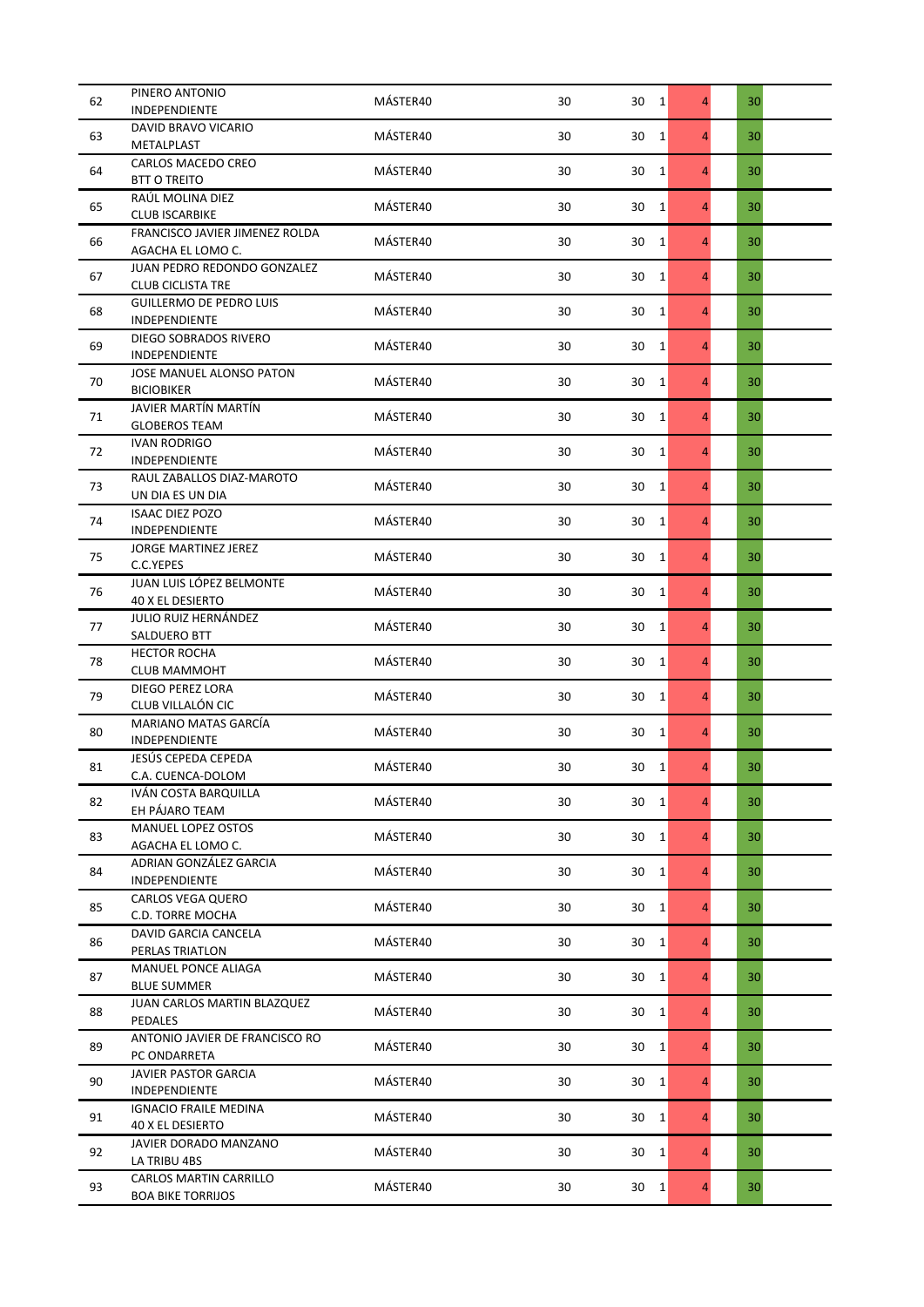| 94  | DAVID SEGOVIA CARRASCO                              | MÁSTER40 | 30 | 30             | 1              | 4              |    | 30 |              |  |
|-----|-----------------------------------------------------|----------|----|----------------|----------------|----------------|----|----|--------------|--|
|     | <b>CLUB CICLISTA PED</b>                            |          |    |                |                |                |    |    |              |  |
| 95  | FRANCISCO MIGUEL MORENO CABELL                      | MÁSTER40 | 30 | 30             | 1              | $\overline{4}$ |    | 30 |              |  |
|     | PEÑA MTB DE PARLA                                   |          |    |                |                |                |    |    |              |  |
| 96  | RAÚL MIGUEL GONZÁLEZ<br>PEÑA MTB DE PARLA           | MÁSTER40 | 30 | 30             | 1              | 4              |    | 30 |              |  |
| 97  | ASIER PINILLOS GORDON<br><b>MAMMOTH</b>             | MÁSTER40 | 30 | 30             | 1              | 4              |    | 30 |              |  |
| 98  | JAVIER GONZÁLEZ SOLANA<br>INDEPENDIENTE             | MÁSTER40 | 30 | 30             | 1              | $\overline{4}$ | 30 |    |              |  |
|     | <b>RAUL ROMERO CRESPO</b>                           |          |    |                |                |                |    |    |              |  |
| 99  | <b>CLUB CICLISTA LAS</b>                            | MÁSTER40 | 30 | 30             | 1              | $\overline{4}$ | 30 |    |              |  |
| 100 | <b>GASPAR MONLLOR MARTÍNEZ</b><br>INDEPENDIENTE     | MÁSTER40 | 30 | 30             | 1              | $\overline{4}$ | 30 |    |              |  |
| 101 | <b>CARLOS SERRANO MARTIN</b>                        | MÁSTER40 | 30 | 30             | 1              | 4              | 30 |    |              |  |
|     | INDEPENDIENTE                                       |          |    |                |                |                |    |    |              |  |
| 102 | <b>ISRAEL GOYANES GOMEZ</b><br><b>INDEPENDIENTE</b> | MÁSTER40 | 30 | 30             | 1              | $\overline{4}$ |    | 30 |              |  |
| 103 | SERGIO GUTIERREZ HERRERA<br><b>INDEPENDIENTE</b>    | MÁSTER40 | 30 | 30             | 1              | $\overline{4}$ |    | 30 |              |  |
| 104 | <b>CESAR PALACIOS RESINO</b>                        | MÁSTER40 | 30 | 30             | 1              | 4              |    | 30 |              |  |
|     | INDEPENDIENTE                                       |          |    |                |                |                |    |    |              |  |
| 105 | MANUEL ALVAREZ HERNANDEZ<br>INDEPENDIENTE           | MÁSTER40 | 30 | 30             | 1              | 4              |    | 30 |              |  |
| 106 | JOSÉ MANUEL FERNANDEZ CORROCHA<br>INDEPENDIENTE     | MÁSTER40 | 30 | 30             | 1              | 4              |    | 30 |              |  |
| 107 | FRANCISCO JOSE CABALLERO CASTR                      | MÁSTER40 | 30 | 30             | 1              | $\overline{4}$ |    | 30 |              |  |
|     | INDEPENDIENTE<br>TANA LOPEZ GARCIA                  |          |    |                |                |                |    |    |              |  |
| 108 | <b>INDEPENDIENTE</b>                                | MÁSTER40 | 30 | 30             | $\mathbf{1}$   | $\overline{4}$ |    | 30 |              |  |
| 109 | <b>ROBERTO RUBIO</b><br><b>INDEPENDIENTE</b>        | MÁSTER40 | 30 | 30             | 1              | 4              |    | 30 |              |  |
| 110 | JAVIER FORNIES DIAZ<br>INDEPENDIENTE                | MÁSTER40 | 30 | 30             | 1              | $\overline{4}$ |    | 30 |              |  |
| 111 | <b>JESUS POZUELO NOGUERA</b>                        | MÁSTER40 | 30 | 30             | 1              | $\overline{4}$ |    | 30 |              |  |
| 112 | <b>INDEPENDIENTE</b><br>PEDRO FERNÁNDEZ GARCÍA      | MÁSTER40 | 30 | 30             | $\mathbf{1}$   | $\overline{4}$ |    | 30 |              |  |
|     | INDEPENDIENTE<br>MIGUEL ÁNGEL LÓPEZ PATRÓN          |          |    |                |                |                |    |    |              |  |
| 113 | INDEPENDIENTE                                       | MÁSTER40 | 30 | 30             | $\overline{1}$ | 4              |    | 30 |              |  |
| 114 | CARLOS CASADO<br>INDEPENDIENTE                      | MÁSTER40 | 30 | 30             | 1              | 4              |    | 30 |              |  |
| 115 | JOSE LUIS AYALA ORTEGA<br>INDEPENDIENTE             | MÁSTER40 | 30 | 30             | $\mathbf{1}$   | $\overline{4}$ |    | 30 |              |  |
| 116 | JUAN MANUEL QUINTAS FORONDA<br><b>INDEPENDIENTE</b> | MÁSTER40 | 30 | 30             | 1              | $\overline{4}$ |    | 30 |              |  |
| 117 | <b>CARLOS CENJOR NIETO</b><br>MTB EL PENAERO DE     | MÁSTER40 | 30 | 30             | $\overline{1}$ | 4              |    | 30 |              |  |
| 118 | NATÁN FERNÁNDEZ FERNÁNDEZ                           | MÁSTER40 | 30 | 30             | 1              | 4              |    | 30 |              |  |
|     | KAPHÉ<br>ÓSCAR TEJERO MUÑOZ                         |          |    |                |                |                |    |    |              |  |
| 119 | <b>ISCARBIKE</b>                                    | MÁSTER40 | 30 | 30             | 1              | $\overline{4}$ |    | 30 |              |  |
| 120 | AURELIO RIESGO RICO<br><b>ISCARBIKE</b>             | MÁSTER40 | 30 | 30             | 1              | $\overline{4}$ |    | 30 |              |  |
| 121 | OSCAR NEGRETE ALONSO<br><b>INDEPENDIENTE</b>        | MÁSTER40 | 30 | 30             | 1              | 4              |    | 30 |              |  |
| 122 | VICTOR LANDROVE PARRA<br>CAMPURRIANOS TEAM          | MÁSTER40 | 30 | 30             | 1              | 4              |    | 30 |              |  |
| 123 | HERMINIO RAUL BARRANCO FLORES                       | MÁSTER40 | 0  | 0              | 1              | 4              |    |    | $\mathbf 0$  |  |
| 124 | LA ROCA, C. MTB.<br>JAVIER CRUZ MORCILLO            | MÁSTER40 | 0  | 0 <sub>1</sub> |                | $\overline{4}$ |    |    | $\mathbf{0}$ |  |
|     | GRUPETA 9:30, A.<br>DIEGO ENRIQUE GONZALEZ GARCIA   |          |    |                |                |                |    |    |              |  |
| 125 | CICLOS NET-MERIDA                                   | MÁSTER40 | 0  | 0 <sub>1</sub> |                | $\overline{4}$ |    |    | $\mathbf 0$  |  |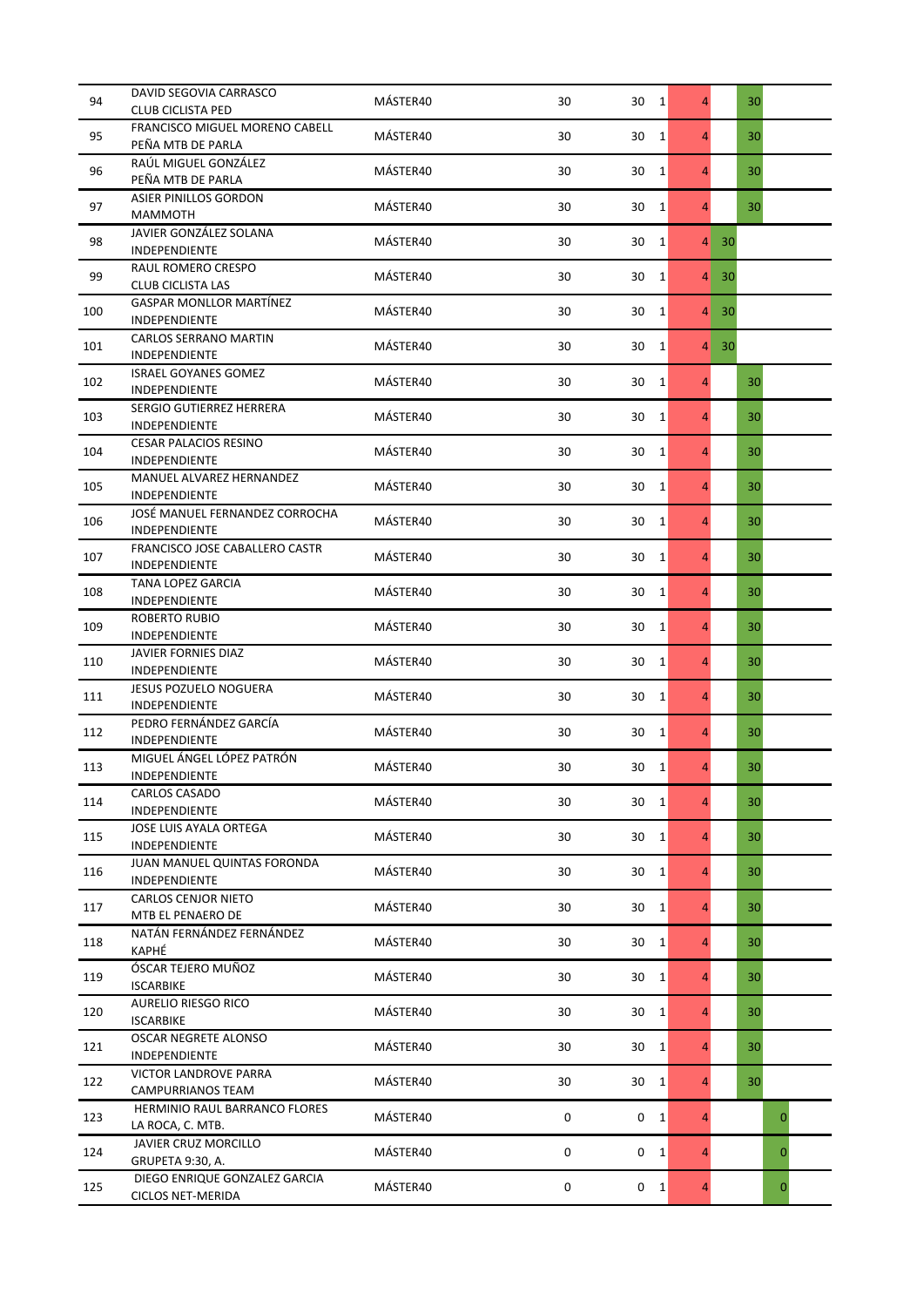| Posición<br><b>Dorsal</b> | <b>Nombre</b>                                         | <b>Categoría</b> | <b>SUMA</b><br><b>TOTAL DE</b><br><b>PUNTOS</b> | <b>Puntuación</b><br><b>Pruebas</b><br><b>Total</b> | Nº Pruebas<br>Restantes | Villanueva | La Adrada     | Honachos     | La Virginiana |
|---------------------------|-------------------------------------------------------|------------------|-------------------------------------------------|-----------------------------------------------------|-------------------------|------------|---------------|--------------|---------------|
| 1                         | <b>GUILLERMO MAESTRE SANTOS</b><br>SANTOYO BIKES XC   | MÁSTER45         | 425                                             | 3<br>425                                            |                         |            | 2 160 140 125 |              |               |
| $\overline{2}$            | ALEJANDRO ANGUITA AMBEL<br>GR-100 MTB, CD. E          | MÁSTER45         | 325                                             | 325<br>3                                            |                         |            | 2 105 80 140  |              |               |
| 3                         | PABLO GÓMEZ MORALES<br><b>FLOGUER</b>                 | MÁSTER45         | 220                                             | 220<br>3                                            | 2 <sup>1</sup>          | 80         |               | 30 110       |               |
| 4                         | JOSE DAVID GONZALEZ MARTIN<br><b>INDEPENDIENTE</b>    | MÁSTER45         | 220                                             | 220<br>3                                            | 2 <sub>l</sub>          | - 90       | 35            | - 95         |               |
| 5                         | SERGIO LOPEZ PANDIELLA<br><b>CICLOTECNIA</b>          | MÁSTER45         | 215                                             | $\overline{2}$<br>215                               |                         | 3 140      | - 75          |              |               |
| 6                         | ALEJANDRO DIAZ DE LA PEÑA<br>GR-100 MTB, C.D.         | MÁSTER45         | 200                                             | 200<br>1                                            | 4                       |            |               | 200          |               |
| $\overline{7}$            | <b>OSCAR BERROCAL PEREZ</b><br><b>DUO BIKE</b>        | MÁSTER45         | 200                                             | 200<br>1                                            | 4                       |            | 200           |              |               |
| 8                         | FRANCISCO MANCEBO PÉREZ<br>PRIMAFLOR MONDRAK          | MÁSTER45         | 200                                             | 200<br>1                                            |                         | 4 200      |               |              |               |
| 9                         | ANGEL GONZALEZ ROCA<br><b>CLUB CLICISTA MIL</b>       | MÁSTER45         | 170                                             | 170<br>$\overline{2}$                               |                         | 3100       | 70            |              |               |
| 10                        | FRANCISCO NOGALES FURTADO<br>KAZAJOZ CYCLING T        | MÁSTER45         | 160                                             | 160<br>1                                            | 4                       |            |               | 160          |               |
| 11                        | CARLOS SÁNCHEZ MANGUDO<br>INDEPENDIENTE               | MÁSTER45         | 160                                             | 160<br>2                                            | 3                       | 60         |               | 100          |               |
| 12                        | DAVID DÍAZ HERNÁNDEZ<br>INDEPENDIENTE                 | MÁSTER45         | 160                                             | 160<br>2                                            | 3                       |            | 160           | $\mathbf 0$  |               |
| 13                        | RUBÉN RODRÍGUEZ DOMÍNGUEZ<br><b>CACTUS TEAM FACTO</b> | MÁSTER45         | 155                                             | 155<br>3                                            |                         | 2 125      | 30            | $\mathbf{0}$ |               |
| 14                        | LUIS GOMEZ-MONTEJANO RECATERO<br><b>BOBRUC OIL</b>    | MÁSTER45         | 125                                             | 125<br>1                                            | 4                       |            | 125           |              |               |
| 15                        | CÉSAR BORREGUERO IZQUIERDO<br>INDEPENDIENTE           | MÁSTER45         | 125                                             | 125<br>$\overline{2}$                               | $\mathbf{3}$            | 85         | 40            |              |               |
| 16                        | JUAN DOMINGO CAMACHO MACIAS<br>LITRONAS BTT, C.C      | MÁSTER45         | 115                                             | 115<br>1                                            | 4                       |            |               | 115          |               |
| 17                        | JAVIER CAMARA MARTINEZ<br>METALPLAST                  | MÁSTER45         | 115                                             | 115<br>1                                            | 4                       |            | 115           |              |               |
| 18                        | PABLO ALVAREZ CAUDEVILLA<br>INDEPENDIENTE             | MÁSTER45         | 115                                             | $\mathbf{1}$<br>115                                 |                         | 4 1 1 5    |               |              |               |
| 19                        | CARLOS MERINO PEREZ<br>CD UNIVERSIDAD DE              | MÁSTER45         | 110                                             | 110 1                                               | $\overline{4}$          |            | 110           |              |               |
| 20                        | CARLOS LÓPEZ MIGUEL<br>U.C MORALEJA DE E              | MÁSTER45         | 110                                             | 110<br>1                                            |                         | 4 1 1 0    |               |              |               |
| 21                        | PEDRO JESUS MONTERO GOMEZ<br><b>VINAPP</b>            | MÁSTER45         | 105                                             | 105<br>$\mathbf{1}$                                 | $\overline{4}$          |            |               | 105          |               |
| 22                        | RAUL QUEMADA DEL RIO<br>METALPLAST                    | MÁSTER45         | 105                                             | 105<br>$\mathbf{1}$                                 | $\overline{4}$          |            | 105           |              |               |
| 23                        | <b>DAVID RODRIGUEZ ARIAS</b><br>LA BIELA MECÁNICA     | MÁSTER45         | 100                                             | 100<br>$\mathbf{1}$                                 | $\overline{4}$          |            | 100           |              |               |
| 24                        | OSCAR CÁMARA MARTÍNEZ<br>METALPLAST                   | MÁSTER45         | 95                                              | 95<br>1                                             | $\overline{4}$          |            | 95            |              |               |
| 25                        | DANIEL SOLA LOPEZ<br><b>INDEPENDIENTE</b>             | MÁSTER45         | 95                                              | 95<br>1                                             |                         | 4 95       |               |              |               |
| 26                        | JUAN LUIS PALLARÉS MORENO<br><b>MTBCABRA</b>          | MÁSTER45         | 90                                              | 90<br>1                                             | $\overline{4}$          |            | 90            |              |               |
| 27                        | JESUS MARÍA MATE BLANCO<br>INDEPENDIENTE              | MÁSTER45         | 85                                              | 85<br>1                                             | 4                       |            | 85            |              |               |
| 28                        | CARLOS FERNÁNDEZ ROMERO<br>PACO TOUR                  | MÁSTER45         | 75                                              | 75<br>1                                             |                         | 4 75       |               |              |               |
| 29                        | RODRIGO MIRANDA BELTRAN<br><b>FOXIL RACING TEAM</b>   | MÁSTER45         | 70                                              | 70<br>1                                             |                         | 4 70       |               |              |               |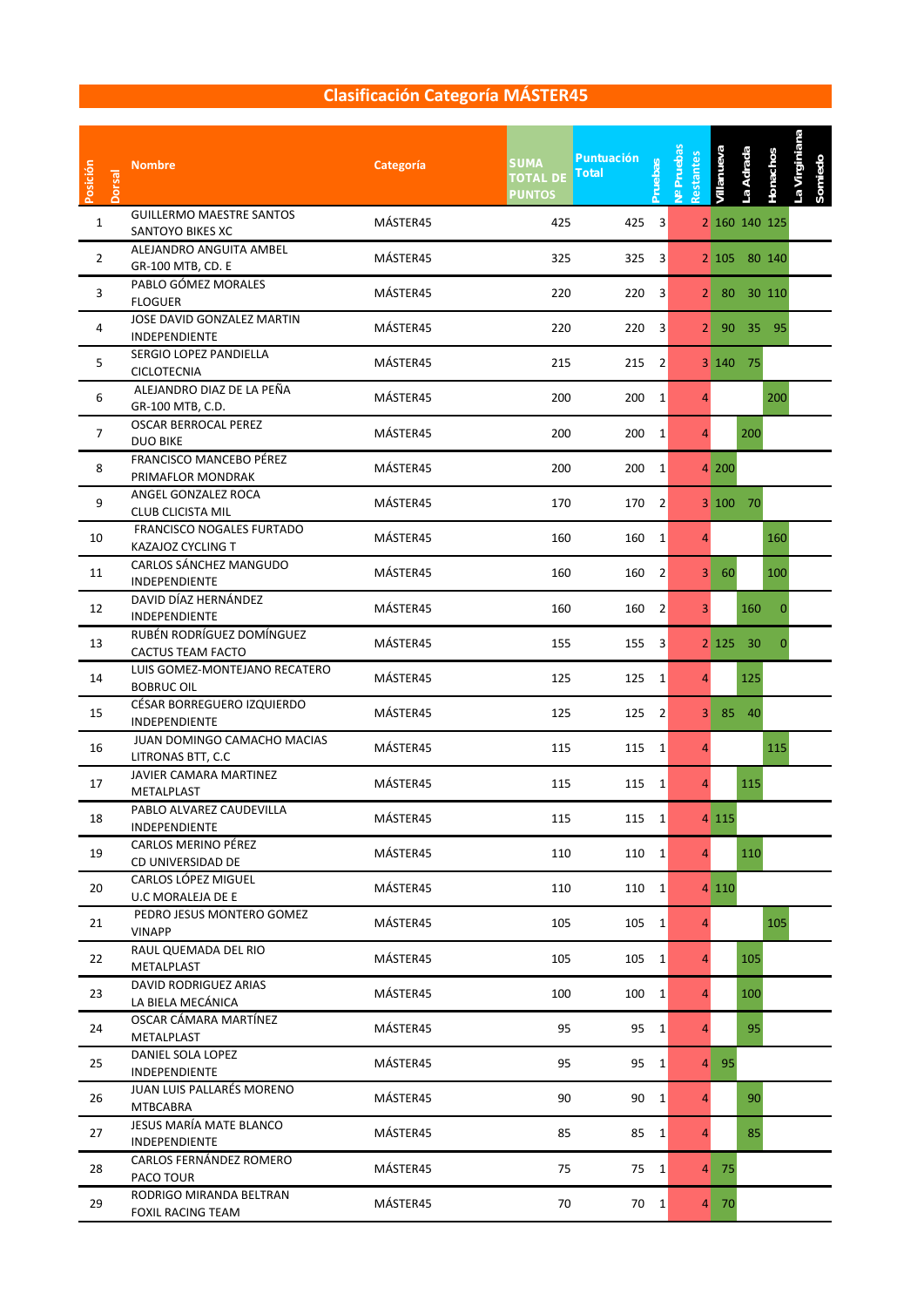| 30 | ENRIQUE GARCÍA ECHEVARRÍA<br><b>CLUB CICLISTA ROS</b>  | MÁSTER45 | 65 | 65<br>$\overline{1}$ | $\overline{4}$ |              | 65 |  |
|----|--------------------------------------------------------|----------|----|----------------------|----------------|--------------|----|--|
|    | <b>OSCAR CRESPO MARCOS</b>                             |          |    |                      |                |              |    |  |
| 31 | INDEPENDIENTE                                          | MÁSTER45 | 65 | 65<br>1              | $\overline{4}$ | 65           |    |  |
| 32 | <b>FRANCISCO JORGE GARCIA RODRIGU</b><br>INDEPENDIENTE | MÁSTER45 | 60 | 60<br>1              | 4              |              | 60 |  |
| 33 | <b>JULIO RODRIGUEZ FRANCISCO</b><br>INDEPENDIENTE      | MÁSTER45 | 60 | $\overline{2}$<br>60 | 3              | 30           | 30 |  |
| 34 | BORJA MORAL DEL CURA<br><b>C.C MILAGROS</b>            | MÁSTER45 | 55 | 55<br>1              | $\overline{4}$ |              | 55 |  |
| 35 | JULIO CORDOBA MUÑOZ                                    | MÁSTER45 | 55 | 55<br>1              | $\overline{4}$ | 55           |    |  |
| 36 | <b>EVOLUTION BIKES T</b><br>RUBEN VAQUERO DELGADO      | MÁSTER45 | 50 | 50<br>1              | $\overline{4}$ |              | 50 |  |
| 37 | <b>BLACKDIAMODS</b><br>SERGIO ROLDÁN RICO              | MÁSTER45 | 50 | 50<br>$\mathbf{1}$   | $\overline{4}$ | 50           |    |  |
| 38 | <b>INDEPENDIENTE</b><br>FRANCISCO JAVIER ROJO GARCÍA   | MÁSTER45 | 45 | 45<br>$\mathbf{1}$   | $\overline{4}$ |              | 45 |  |
| 39 | PULGAR XC TEAM<br><b>OSCAR FERNANDEZ</b>               | MÁSTER45 | 45 | 45<br>1              |                | $4 \quad 45$ |    |  |
|    | <b>INDEPENDIENTE</b><br>JORGE MORENO JIMÉNEZ           |          |    |                      |                |              |    |  |
| 40 | <b>INDEPENDIENTE</b>                                   | MÁSTER45 | 40 | 40<br>1              | $\overline{4}$ | 40           |    |  |
| 41 | ÓSCAR SIO RAJO<br>INDEPENDIENTE                        | MÁSTER45 | 35 | 35<br>1              | $\overline{4}$ | 35           |    |  |
| 42 | MAXI DE LA IGLESIA CREO<br>OS RAPOSOS                  | MÁSTER45 | 30 | 30<br>$\mathbf{1}$   | $\overline{4}$ |              | 30 |  |
| 43 | LUIS MIGUEL CHAPARRO LÓPEZ-VIZ<br>EL CALDERO MTB       | MÁSTER45 | 30 | 30<br>1              | $\overline{4}$ |              | 30 |  |
| 44 | JAVIER MORALES DE LA RIVA<br>UNIVERSIDAD DE VA         | MÁSTER45 | 30 | 30<br>1              | $\overline{4}$ |              | 30 |  |
| 45 | OSCAR GARCÍA ALVAREZ<br><b>UVA</b>                     | MÁSTER45 | 30 | 30<br>1              | 4              |              | 30 |  |
| 46 | JUAN ANDRES FRANCO CALLEJA<br><b>UVA</b>               | MÁSTER45 | 30 | 30<br>1              | $\overline{4}$ |              | 30 |  |
| 47 | OSCAR ARIAS DOMÍNGUEZ<br><b>INDEPENDIENTE</b>          | MÁSTER45 | 30 | 30<br>1              | $\overline{4}$ |              | 30 |  |
| 48 | <b>GABRIEL BELLOSO PÉREZ</b><br><b>UVA</b>             | MÁSTER45 | 30 | 30<br>1              | $\overline{4}$ |              | 30 |  |
| 49 | KIKO SUÁREZ FIGUEIRA<br>OS RAPOSOS                     | MÁSTER45 | 30 | 30<br>1              | 4              |              | 30 |  |
| 50 | CIBRIAN CARNICERO SUAREZ<br><b>CICLOTECNIA</b>         | MÁSTER45 | 30 | 30<br>$\overline{1}$ | $\overline{4}$ |              | 30 |  |
| 51 | <b>MANUEL MARTIN RAMOS</b><br><b>INDEPENDIENTE</b>     | MÁSTER45 | 30 | 30<br>1              | $\overline{4}$ |              | 30 |  |
| 52 | JOSE MANUEL LEON RUFO<br>ORERETA                       | MÁSTER45 | 30 | 30<br>1              | $\overline{4}$ |              | 30 |  |
| 53 | <b>JAVIER MIRANDA</b><br>INDEPENDIENTE                 | MÁSTER45 | 30 | 30<br>1              | 4              |              | 30 |  |
| 54 | ALEJANDRO MARTIN ZURITA<br><b>ESPEJO BIKE CD</b>       | MÁSTER45 | 30 | 30<br>1              | $\overline{4}$ |              | 30 |  |
| 55 | RAFAEL PEGUERO AMORES<br>INDEPENDIENTE                 | MÁSTER45 | 30 | 30<br>1              | $\overline{4}$ |              | 30 |  |
| 56 | ESTANISLAO JESÚS MARTÍN RODRÍG<br>INDEPENDIENTE        | MÁSTER45 | 30 | 30<br>1              | $\overline{4}$ |              | 30 |  |
| 57 | OSCAR HERRERO CABALLERO<br>INDEPENDIENTE               | MÁSTER45 | 30 | 30<br>1              | $\overline{4}$ |              | 30 |  |
| 58 | ANTONIO DE LA ROSA CRUZ<br>INDEPENDIENTE               | MÁSTER45 | 30 | 30<br>1              | $\overline{4}$ |              | 30 |  |
| 59 | CHEMA FRANCO PÉREZ<br>INDEPENDIENTE                    | MÁSTER45 | 30 | 30<br>1              | $\overline{4}$ |              | 30 |  |
| 60 | VICTOR RODRIGUEZ LOPEZ<br>AGACHA EL LOMO C.            | MÁSTER45 | 30 | 30<br>1              | $\overline{4}$ |              | 30 |  |
| 61 | JOSÉ MARÍA RUIZ RODRIGUEZ<br>INDEPENDIENTE             | MÁSTER45 | 30 | 30 1                 | $\overline{4}$ |              | 30 |  |
|    |                                                        |          |    |                      |                |              |    |  |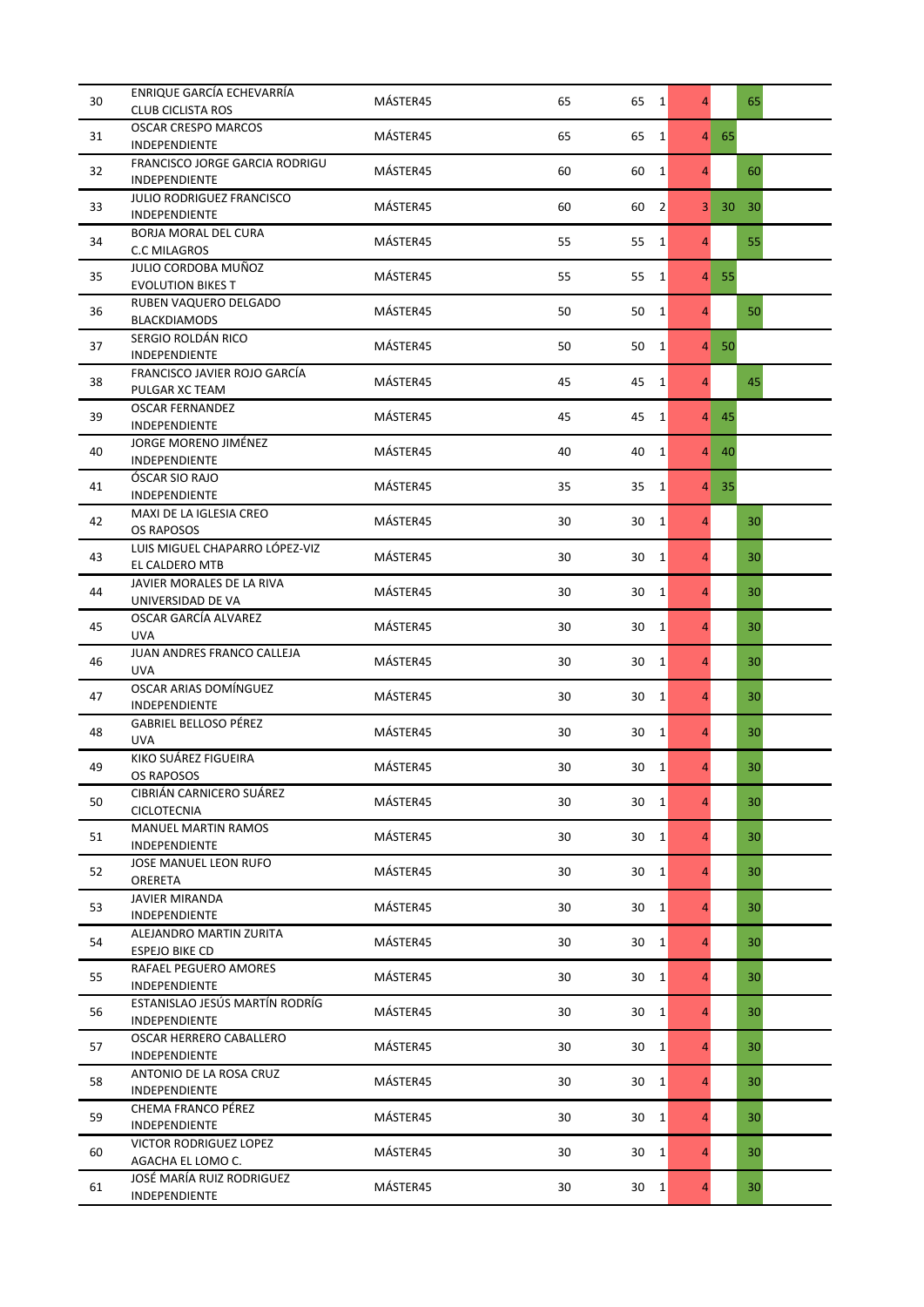| 62 | ALEXANDER GÓMEZ<br>INDEPENDIENTE                            | MÁSTER45 | 30 | 30 1               | $\overline{4}$ |    | 30           |
|----|-------------------------------------------------------------|----------|----|--------------------|----------------|----|--------------|
| 63 | JAIME SANCHEZ NUEVO<br>MTB CASATEJADA                       | MÁSTER45 | 30 | 30<br>$\mathbf{1}$ | $\overline{4}$ |    | 30           |
| 64 | JAVIER ALVAREZ VICENTE<br>INDEPENDIENTE                     | MÁSTER45 | 30 | 30<br>1            | 4              |    | 30           |
| 65 | JOAQUIN LÓPEZ MACIAS<br>C.D. TORRE MOCHA                    | MÁSTER45 | 30 | 30<br>1            | 4              |    | 30           |
| 66 | JOSE MANUEL LORENZO ALVAREZ<br>PC ONDARRETA                 | MÁSTER45 | 30 | 30<br>1            | $\overline{4}$ |    | 30           |
| 67 | JUAN MANUEL GARCIA GOMEZ<br><b>INDEPENDIENTE</b>            | MÁSTER45 | 30 | 30<br>1            | $\overline{4}$ |    | 30           |
| 68 | <b>JUAN CARLOS RAMOS MARTIN</b><br><b>GEO NUTRICIÓN FAS</b> | MÁSTER45 | 30 | 30<br>1            | 4              |    | 30           |
| 69 | <b>JOAQUIN COLINAS GARCIA</b><br><b>BLUE SUMMER</b>         | MÁSTER45 | 30 | 30<br>1            | 4              |    | 30           |
| 70 | JOSÉ MARÍA GÓMEZ RADILLO<br><b>INDEPENDIENTE</b>            | MÁSTER45 | 30 | 30<br>1            | $\overline{4}$ |    | 30           |
| 71 | JESÚS DELGADO GARCÍA<br><b>INDEPENDIENTE</b>                | MÁSTER45 | 30 | 30<br>1            | $\overline{4}$ |    | 30           |
| 72 | <b>CARLOS BENAVENTE</b><br><b>MTB PARACUELLOS</b>           | MÁSTER45 | 30 | 30<br>1            | 4              |    | 30           |
| 73 | <b>LUIS SORIA MARTIN</b><br>INDEPENDIENTE                   | MÁSTER45 | 30 | 30<br>1            | 4              |    | 30           |
| 74 | JOAQUIN PACHECO RODRIGUEZ<br>MTB EL PENAERO DE              | MÁSTER45 | 30 | 30<br>1            | $\overline{4}$ |    | 30           |
| 75 | <b>IVAN DARÍO GOMEZ</b><br>INDEPENDIENTE                    | MÁSTER45 | 30 | 30<br>1            | $\overline{4}$ |    | 30           |
| 76 | CARLOS CUESTA GOMEZ<br>INDEPENDIENTE                        | MÁSTER45 | 30 | 1<br>30            | $\overline{4}$ |    | 30           |
| 77 | ÁNGEL GUTIÉRREZ HERNÁNDEZ<br>INDEPENDIENTE                  | MÁSTER45 | 30 | 30<br>1            | 4              |    | 30           |
| 78 | FRANCISCO NOGUEIRA COSTA FILHO<br>PRA VO6 BIKERS.           | MÁSTER45 | 30 | 30<br>1            | $\overline{4}$ |    | 30           |
| 79 | ALEJANDRO GÓMEZ ROSENDE<br><b>INDEPENDIENTE</b>             | MÁSTER45 | 30 | 30<br>1            | $\overline{4}$ |    | 30           |
| 80 | DAVID PASTOR GARCIA<br><b>INDEPENDIENTE</b>                 | MÁSTER45 | 30 | 30<br>1            | $\overline{4}$ |    | 30           |
| 81 | JOSE LUIS BLÁZQUEZ SIERRA<br><b>CLUB CICLISTA PED</b>       | MÁSTER45 | 30 | 30<br>1            | 4              |    | 30           |
| 82 | ALVARO ARROYO DE BENITO<br>INDEPENDIENTE                    | MÁSTER45 | 30 | 30<br>1            | $\overline{4}$ |    | 30           |
| 83 | FRANCISCO JAVIER MAROTO ALVARE<br><b>INDEPENDIENTE</b>      | MÁSTER45 | 30 | 30<br>1            | $\overline{4}$ |    | 30           |
| 84 | ANTONIO HERNANDEZ HERRERO<br><b>CLUB CICLISTA TRE</b>       | MÁSTER45 | 30 | 30<br>$\mathbf{1}$ | $\overline{4}$ |    | 30           |
| 85 | <b>OSCAR CORTES ALBALAT</b><br>C.C.ROSELIN                  | MÁSTER45 | 30 | 30<br>1            | 4              |    | 30           |
| 86 | ROBERTO MUÑOZ GÓMEZ<br><b>BICIOBIKER</b>                    | MÁSTER45 | 30 | 30<br>1            | $\overline{4}$ |    | 30           |
| 87 | SAÚL ARMENGOL HERNANDEZ<br><b>LOSARTAMONTES</b>             | MÁSTER45 | 30 | 30<br>$\mathbf{1}$ | $\overline{4}$ |    | 30           |
| 88 | JESÚS DÍAZ GARCÍA DE MARINA<br>INDEPENDIENTE                | MÁSTER45 | 30 | 30<br>1            | $\overline{4}$ |    | 30           |
| 89 | FRANCISCO MANUEL SANCHEZ PEÑAL<br>INDEPENDIENTE             | MÁSTER45 | 30 | 30<br>$\vert$ 1    | $\overline{4}$ | 30 |              |
| 90 | FRANCISCO JOSE MARTINEZ MARMO<br>CHEPAS BIKE C.C.           | MÁSTER45 | 0  | 0<br>1             | 4              |    | $\mathbf{0}$ |
| 91 | BENITO GONZALEZ GARCIA<br>VENDIMIADOR, C.C.                 | MÁSTER45 | 0  | $0\quad 1$         | $\overline{4}$ |    | $\mathbf 0$  |
| 92 | DANIEL VICENTE PORRAS<br><b>CICLOS NET-MERIDA</b>           | MÁSTER45 | 0  | $0 \quad 1$        | $\overline{4}$ |    | $\mathbf{0}$ |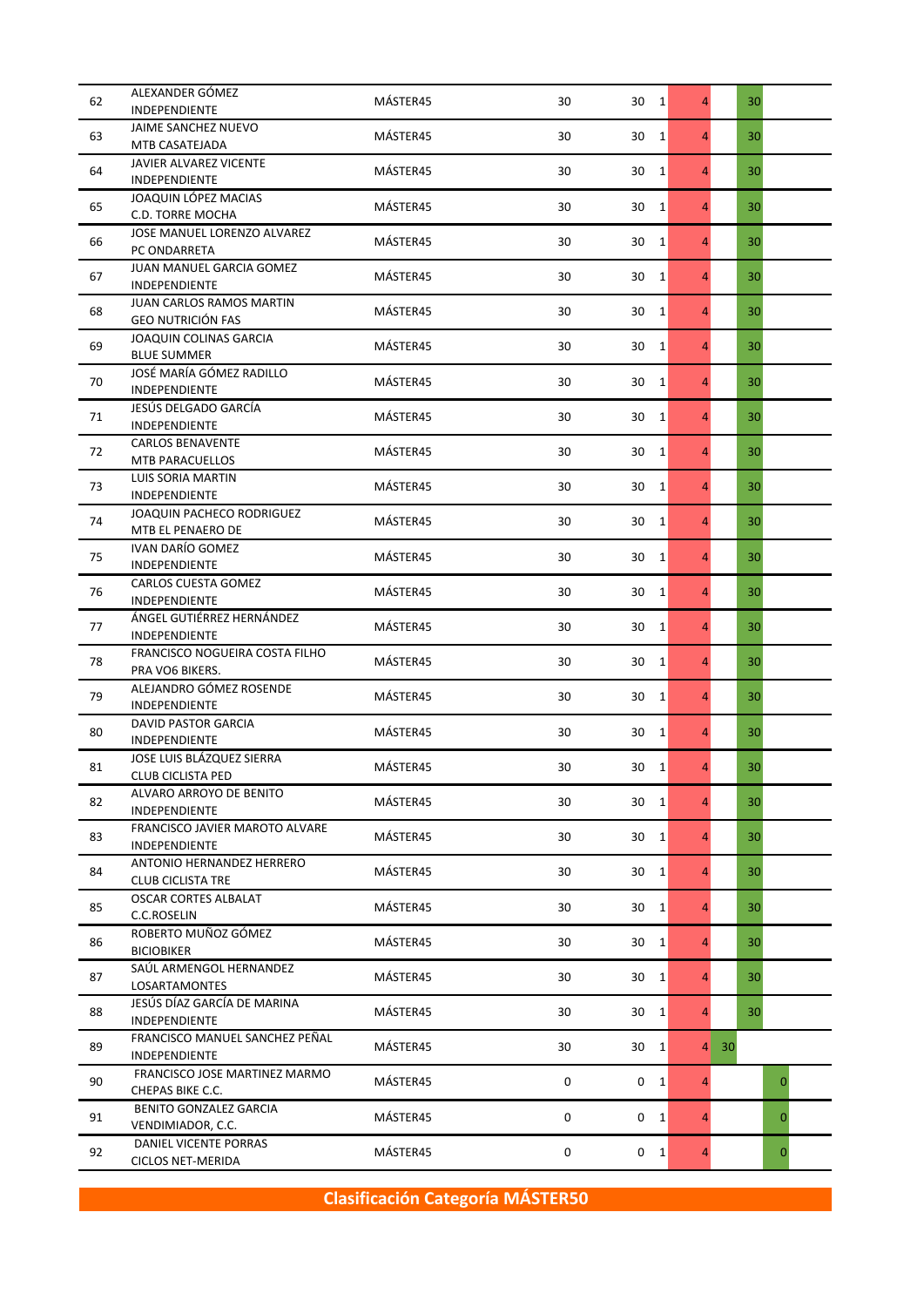| Posición<br><b>Dorsal</b> | <b>Nombre</b>                                             | Categoría | <b>SUMA</b><br><b>TOTAL DE</b><br><b>PUNTOS</b> | <b>Puntuación</b><br><b>Pruebas</b><br><b>Total</b> | <b>Pruebas</b><br>$\frac{1}{2}$ | Restantes      | Villanueva      | La Adrada       | La Virginiana<br>Honachos<br>Somiedc |  |
|---------------------------|-----------------------------------------------------------|-----------|-------------------------------------------------|-----------------------------------------------------|---------------------------------|----------------|-----------------|-----------------|--------------------------------------|--|
| $\mathbf{1}$              | RAIMUNDO CRUZ GÓMEZ                                       | MÁSTER50  | 370                                             | 370                                                 | 3                               |                |                 | 2 125 105 140   |                                      |  |
|                           | <b>FACTORY CACTUS TE</b><br>ANDRES ALISES DE SOUSA        |           |                                                 |                                                     |                                 |                |                 |                 |                                      |  |
| $\overline{2}$            | <b>ILLESBIKE TEAM</b>                                     | MÁSTER50  | 300                                             | 300                                                 | 3                               |                | 2 200 100       |                 | 0                                    |  |
|                           | ANTONIO MARTINEZ CUENCA                                   |           |                                                 |                                                     |                                 |                |                 |                 |                                      |  |
| 3                         | <b>CACTUS FACTORY TE</b>                                  | MÁSTER50  | 225                                             | 225                                                 | 3                               | 2 <sup>1</sup> | 80              | 30 115          |                                      |  |
| 4                         | VICTOR ENRIQUE SANJUAN ALARCO<br><b>BICIOBIKER TALAVE</b> | MÁSTER50  | 200                                             | 200                                                 | 1                               | 4              |                 |                 | 200                                  |  |
| 5                         | <b>IBON ZUGASTI ARRESE</b><br><b>INDEPENDIENTE</b>        | MÁSTER50  | 200                                             | 200                                                 | 1                               | 4              |                 | 200             |                                      |  |
| 6                         | MICHAEL JORDAN<br><b>CC BICICLETAS JOS</b>                | MÁSTER50  | 195                                             | 195                                                 | 2                               |                | $3 \; 105$      | 90              |                                      |  |
| $\overline{7}$            | OSCAR ROMERO GARAIGORDOBIL<br><b>BIKE EXTREME ALME</b>    | MÁSTER50  | 160                                             | 160                                                 | 1                               | 4              |                 |                 | 160                                  |  |
| 8                         | JAVIER GONZALEZ FRAILE<br><b>INDEPENDIENTE</b>            | MÁSTER50  | 160                                             | 160                                                 | 1                               | 4              |                 | 160             |                                      |  |
| 9                         | <b>ERNESTO RUEDA SOAGE</b><br><b>BIKE OU NON VAI</b>      | MÁSTER50  | 160                                             | 160                                                 | 2                               |                | 3 100           | 60              |                                      |  |
| 10                        | RICARDO ARAUJO MUÑOZ<br><b>BIZZIS TEAM</b>                | MÁSTER50  | 160                                             | 160                                                 | 1                               |                | 4 160           |                 |                                      |  |
| 11                        | <b>JOSE MARIA ARIAS MORALES</b><br>GR100                  | MÁSTER50  | 140                                             | 140                                                 | 1                               | 4              |                 | 140             |                                      |  |
| 12                        | JESÚS MANUEL TOYOS LLERA<br>CICLOS FRAN, CC               | MÁSTER50  | 140                                             | 140                                                 | 1                               |                | 4 140           |                 |                                      |  |
| 13                        | JESUS MIGUEL AVILES REGODON                               | MÁSTER50  | 125                                             | 125                                                 | 1                               | 4              |                 |                 | 125                                  |  |
|                           | <b>FRANCISCO PIZARRO</b><br><b>JURRIAAN DERICKS</b>       |           |                                                 |                                                     |                                 |                |                 |                 |                                      |  |
| 14                        | INDEPENDIENTE                                             | MÁSTER50  | 125                                             | 125                                                 | 1                               | 4              |                 | 125             |                                      |  |
| 15                        | ENRIQUE MARTINEZ DIAZ<br><b>GREGARIOUS</b>                | MÁSTER50  | 115                                             | 115                                                 | 1                               | 4              |                 | 115             |                                      |  |
| 16                        | DAVID OLMOS HERVÁS<br>INDEPENDIENTE                       | MÁSTER50  | 115                                             | 115                                                 | 1                               |                | 4 1 1 5         |                 |                                      |  |
| 17                        | ISIDRO CODOSERO VENEGAS<br>SANTA MARTA, C.C.              | MÁSTER50  | 110                                             | 110                                                 | 1                               | 4              |                 |                 | 110                                  |  |
| 18                        | ROBERTI ANELLI<br>XC13IVECOFACTORY                        | MÁSTER50  | 110                                             | 110                                                 | $\overline{1}$                  | 4              |                 | 110             |                                      |  |
| 19                        | RAFAEL MULERO CARRASCO<br><b>INDEPENDIENTE</b>            | MÁSTER50  | 110                                             | 110 1                                               |                                 |                | 4 1 1 0         |                 |                                      |  |
| 20                        | FERNANDO IGNACIO ACEDO SANCHE<br>SIERRA GRANDE, C.        | MÁSTER50  | 105                                             | 105                                                 | $\vert$ 1                       | $\overline{4}$ |                 |                 | 105                                  |  |
| 21                        | GABRIEL MICÓ GARCÍA<br><b>BTT VALL FARTA</b>              | MÁSTER50  | 105                                             | 105                                                 | $\overline{2}$                  |                | 3 75 30         |                 |                                      |  |
| 22                        | MANUEL IZAGUIRRE GONZÁLEZ<br><b>INDEPENDIENTE</b>         | MÁSTER50  | 100                                             | 100                                                 | 2                               |                | 3 70 30         |                 |                                      |  |
| 23                        | EDUARDO SAMANIEGO ROMERO<br>MTB TOLEDO                    | MÁSTER50  | 95                                              | 95                                                  | $\mathbf{1}$                    | 4              |                 | 95              |                                      |  |
| 24                        | <b>JESUS GRACIA MORENO</b><br>C.C. LAS ROZAS              | MÁSTER50  | 95                                              | 95                                                  | $\mathbf{1}$                    |                | 4 95            |                 |                                      |  |
| 25                        | SERGIO LUCAS CONTRERAS<br>INDEPENDIENTE                   | MÁSTER50  | 90                                              | 90                                                  | $\mathbf{1}$                    | $\overline{4}$ | 90              |                 |                                      |  |
| 26                        | LUIS MIGUEL CARRASCO VEGA<br>PC SEVILLA LA NUE            | MÁSTER50  | 85                                              | 85                                                  | $\mathbf{1}$                    | 4              |                 | 85              |                                      |  |
| 27                        | MANUEL LUENGO PARRILLA<br>INDEPENDIENTE                   | MÁSTER50  | 85                                              | 85                                                  | 1                               | 4              | 85              |                 |                                      |  |
| 28                        | CESAR AUGUSTO ARENAS ACEVEDO<br>INDEPENDIENTE             | MÁSTER50  | 80                                              | 80                                                  | 1                               | $\overline{4}$ |                 | 80              |                                      |  |
| 29                        | JESUS MARTIN DEL NOGAL<br>INDEPENDIENTE                   | MÁSTER50  | 80                                              | 80                                                  | $\overline{2}$                  | 3 <sup>1</sup> | 50 <sub>1</sub> | 30 <sup>°</sup> |                                      |  |
|                           |                                                           |           |                                                 |                                                     |                                 |                |                 |                 |                                      |  |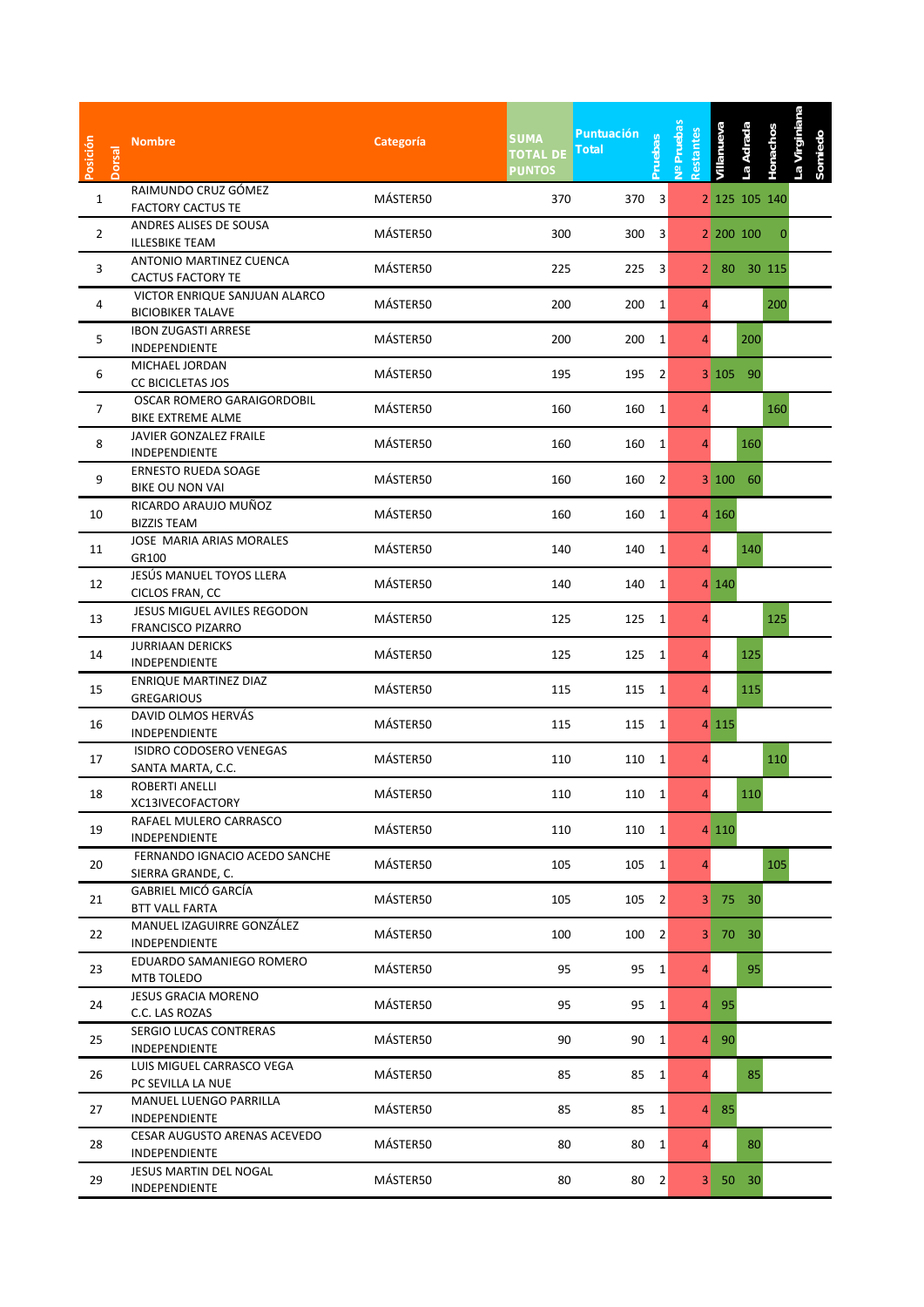| 30 | JESUS LUIS LORENZO ESTEBAN                               | MÁSTER50 | 75 | 75<br>$\vert$ 1      | 4              |    | 75 |  |
|----|----------------------------------------------------------|----------|----|----------------------|----------------|----|----|--|
|    | INDEPENDIENTE                                            |          |    |                      |                |    |    |  |
| 31 | ROBERTO ANDRES DE AGUSTIN<br>INDEPENDIENTE               | MÁSTER50 | 75 | 75<br>$\overline{2}$ | 3 <sup>1</sup> | 45 | 30 |  |
|    | UNAI ERKIS URRETABIZKAIA                                 |          |    |                      |                |    |    |  |
| 32 | ORERETA                                                  | MÁSTER50 | 70 | 70<br>$\overline{1}$ | 4              |    | 70 |  |
|    | JOSÉ CARLOS MARTÍN CUERVA                                | MÁSTER50 |    |                      |                |    | 65 |  |
| 33 | INDEPENDIENTE                                            |          | 65 | 65<br>1              | 4              |    |    |  |
| 34 | <b>GONZALO DE DIEGO</b>                                  | MÁSTER50 | 65 | 65<br>1              | $\overline{4}$ | 65 |    |  |
|    | <b>MAMMOTH</b>                                           |          |    |                      |                |    |    |  |
| 35 | FRANCISCO MANUEL PORTILLO MAES<br>ORETANIA CYCLING       | MÁSTER50 | 60 | 60<br>$\vert$ 1      | 4              | 60 |    |  |
|    | ARTURO DELGADO CARRERAS                                  |          |    |                      |                |    |    |  |
| 36 | INDEPENDIENTE                                            | MÁSTER50 | 55 | 55<br>$\vert$ 1      | 4              |    | 55 |  |
| 37 | ALONSO ACEVEDO BLANCO                                    | MÁSTER50 | 55 | 55<br>1              | 4              | 55 |    |  |
|    | INDEPENDIENTE                                            |          |    |                      |                |    |    |  |
| 38 | ALBERTO SÁNCHEZ BARRIO<br><b>CENTRO BTT BAJO T</b>       | MÁSTER50 | 50 | 50<br>$\vert$ 1      | 4              |    | 50 |  |
|    | JAVIER MARTIN SANCHEZ                                    |          |    |                      |                |    |    |  |
| 39 | <b>ESKALADORES</b>                                       | MÁSTER50 | 45 | 45<br>$\vert$ 1      | 4              |    | 45 |  |
|    | MIGUEL GARCÍA ÁLVAREZ                                    | MÁSTER50 |    | 1                    | 4              |    | 40 |  |
| 40 | <b>ESKALADORES</b>                                       |          | 40 | 40                   |                |    |    |  |
| 41 | MIGUEL ANGEL SOTO CARMONA                                | MÁSTER50 | 35 | 35<br>$\vert$ 1      | 4              |    | 35 |  |
|    | <b>BULL BIKES</b><br>RICARDO JOSÉ GARCIA LOPEZ           |          |    |                      |                |    |    |  |
| 42 | TEMA PREMIER HELL                                        | MÁSTER50 | 30 | 30<br>1              | 4              |    | 30 |  |
|    | SERGIO GARCÍA CALDERÓN                                   |          |    |                      |                |    |    |  |
| 43 | C.D.E. LOBOBIKE                                          | MÁSTER50 | 30 | 30<br>1              | 4              |    | 30 |  |
| 44 | JOSE ANGEL COBO RUIZ                                     | MÁSTER50 | 30 | 30<br>$\vert$ 1      | 4              |    | 30 |  |
|    | <b>BTT LA ROBLEDA</b>                                    |          |    |                      |                |    |    |  |
| 45 | ANDRES CACERES ANILLO<br>AGACHA EL LOMO                  | MÁSTER50 | 30 | 30<br>$\vert$ 1      | 4              |    | 30 |  |
|    | JUAN LUIS MONTERO GALLEGO                                |          |    |                      |                |    |    |  |
| 46 | INDEPENDIENTE                                            | MÁSTER50 | 30 | 30<br>1              | 4              |    | 30 |  |
| 47 | FERNANDO BLANCO HERNANDEZ                                | MÁSTER50 | 30 | 30<br>$\vert$ 1      | 4              |    | 30 |  |
|    | <b>INDEPENDIENTE</b>                                     |          |    |                      |                |    |    |  |
| 48 | <b>JUAN ROJAS GAMARRA</b><br><b>INDEPENDIENTE</b>        | MÁSTER50 | 30 | 30<br>1              | 4              |    | 30 |  |
|    | JOSE LEANDRO PÉREZ GÓMEZ                                 |          |    |                      |                |    |    |  |
| 49 | INDEPENDIENTE                                            | MÁSTER50 | 30 | 30<br>$\overline{1}$ | 4              |    | 30 |  |
|    | JOSE ANTONIO CANO ESCRIBANO                              | MÁSTER50 | 30 | 30<br>1              | 4              |    | 30 |  |
| 50 | <b>BIKE AMB BICI</b>                                     |          |    |                      |                |    |    |  |
| 51 | FILIPPO D'AMICO                                          | MÁSTER50 | 30 | 30<br>$\vert$ 1      | 4              |    | 30 |  |
|    | <b>XC13 IVECO FACTOR</b><br>MIGUEL ANGEL LLORENTE JIMENO |          |    |                      |                |    |    |  |
| 52 | INDEPENDIENTE                                            | MÁSTER50 | 30 | 30<br>$\mathbf{1}$   | 4              |    | 30 |  |
|    | JOSE ANTONIO CASTILLO CANO                               |          |    |                      |                |    |    |  |
| 53 | INDEPENDIENTE                                            | MÁSTER50 | 30 | 30<br>$\vert$ 1      | 4              |    | 30 |  |
| 54 | <b>JUAN VICENTE CORCHERO RODRIGUE</b>                    | MÁSTER50 | 30 | 30<br>1              | 4              |    | 30 |  |
|    | INDEPENDIENTE                                            |          |    |                      |                |    |    |  |
| 55 | JUAN IGNACIO ALONSO SALVADO<br>INDEPENDIENTE             | MÁSTER50 | 30 | 30<br>$\vert$ 1      | 4              |    | 30 |  |
|    | MARCELINO MEDINA CASADO                                  |          |    |                      |                |    |    |  |
| 56 | AGACHA EL LOMO MT                                        | MÁSTER50 | 30 | 30<br>$\vert$ 1      | 4              |    | 30 |  |
| 57 | RAUL MOLNE RUIZ                                          | MÁSTER50 | 30 | 30<br>$\vert$ 1      | 4              |    | 30 |  |
|    | INDEPENDIENTE                                            |          |    |                      |                |    |    |  |
| 58 | ALEJANDRO HERNAN UCEDA                                   | MÁSTER50 | 30 | 30<br>$\vert$ 1      | 4              |    | 30 |  |
|    | INDEPENDIENTE<br>JESÚS JAVIER SUBÍAS LONCÁN              |          |    |                      |                |    |    |  |
| 59 | MTB PARACUELLOS                                          | MÁSTER50 | 30 | 30<br>$\vert$ 1      | 4              |    | 30 |  |
|    | LUIS ALBERTO PASTOR DE LUCAS                             | MÁSTER50 | 30 |                      | 4              |    | 30 |  |
| 60 | SEXMEROS                                                 |          |    | 30<br>$\vert$ 1      |                |    |    |  |
| 61 | RICARDO LOPEZ DE LA FRANCA                               | MÁSTER50 | 30 | $30 \quad 1$         | 4              |    | 30 |  |
|    | CD EL TIEMBLO                                            |          |    |                      |                |    |    |  |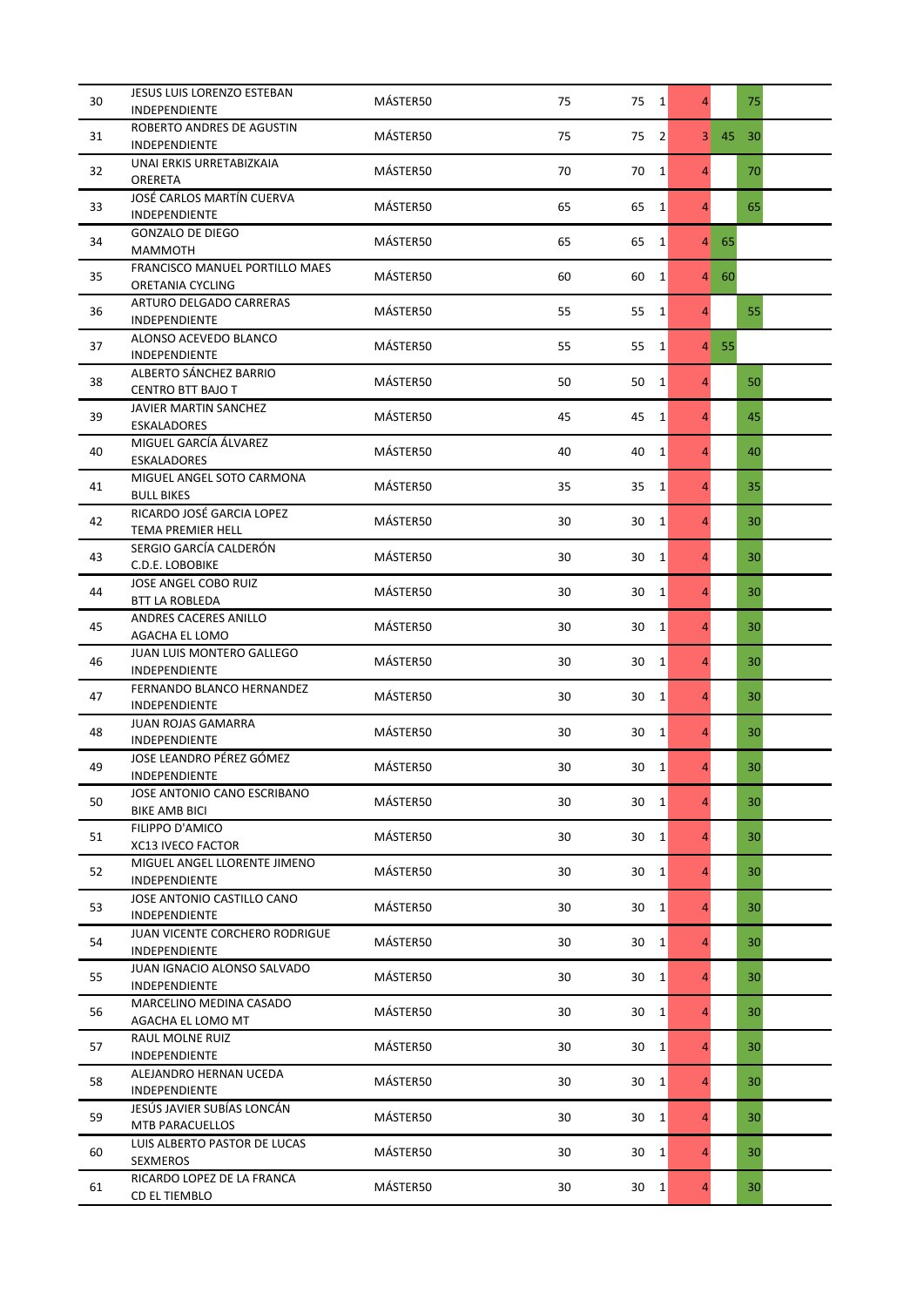| 62 | <b>JOSE LOPEZ IGLESIAS</b><br><b>INDEPENDIENTE</b>      | MÁSTER50 | 30 | 30 | 30 |  |
|----|---------------------------------------------------------|----------|----|----|----|--|
| 63 | FRANCISCO GATA CANO<br>JEREZ DE LOS CABA                | MÁSTER50 | 0  | 0  |    |  |
| 64 | <b>JUAN MANUEL ROMERO LIANES</b><br>ARSALLEN, C.C.      | MÁSTER50 | 0  | 0  |    |  |
| 65 | <b>JOSE BARBANCHO PEREZ</b><br><b>FRANCISCO PIZARRO</b> | MÁSTER50 | 0  | 0  |    |  |
| 66 | ANTONIO CORTES PLATERO<br>ARSALLEN, C.C.                | MÁSTER50 | 0  | 0  |    |  |

| Posición       | <b>Dorsal</b> | <b>Nombre</b>                                           | Categoría | <b>SUMA</b><br><b>Total</b><br><b>TOTAL DE</b><br><b>PUNTOS</b> | <b>Puntuación</b><br>Pruebas | <b>The Pruebas</b><br>estantes | /illanueva | La Adrada | Honachos      | a Virginiana |  |
|----------------|---------------|---------------------------------------------------------|-----------|-----------------------------------------------------------------|------------------------------|--------------------------------|------------|-----------|---------------|--------------|--|
| $\mathbf{1}$   |               | JOSE MARCOS RAMOS PAGÁN<br><b>FACTORY CACTUS TE</b>     | MÁSTER55  | 470                                                             | 470<br>3                     |                                |            |           | 2 200 110 160 |              |  |
| $\overline{2}$ |               | <b>FRANCISCO FUENTES CAÑAVATE</b><br>CACTUS TEAM FACTO  | MÁSTER55  | 460                                                             | 460<br>3                     |                                |            |           | 2 160 100 200 |              |  |
| 3              |               | <b>JOSE ANTONIO CHUMILLAS LUIS</b><br><b>UVES BIKES</b> | MÁSTER55  | 360                                                             | 360<br>3                     |                                | 2 140      |           | 80 140        |              |  |
| 4              |               | SANTIAGO GARCIA FUENTES<br>INDEPENDIENTE                | MÁSTER55  | 345                                                             | 345<br>$\mathbf{1}$          | 4                              |            | 60        |               |              |  |
| 5              |               | CARLOS FERNÁNDEZ-RENTERO GARCÍ<br><b>INDEPENDIENTE</b>  | MÁSTER55  | 190                                                             | $\overline{2}$<br>190        |                                | 3125       | 65        |               |              |  |
| 6              |               | CARLOS GABRIEL PRIETO CASTILLO<br><b>INDEPENDIENTE</b>  | MÁSTER55  | 160                                                             | 160<br>$\mathbf{1}$          | 4                              |            | 160       |               |              |  |
| $\overline{7}$ |               | JOSÉ CARLOS PELAYO RUBIO<br>INDEPENDIENTE               | MÁSTER55  | 140                                                             | 140<br>1                     | 4                              |            | 140       |               |              |  |
| 8              |               | JOSE LUIS SANCHEZ BLANCO<br><b>GALLEGO BIKES</b>        | MÁSTER55  | 125                                                             | 125<br>1                     | 4                              |            | 125       |               |              |  |
| 9              |               | JOSÉ MANUEL PÉREZ OVIDE<br>CASTROPOL DEPORTE            | MÁSTER55  | 115                                                             | 115<br>1                     | 4                              |            | 115       |               |              |  |
| 10             |               | FRANCISCO CALDERÓN DELGADO<br><b>INDEPENDIENTE</b>      | MÁSTER55  | 115                                                             | 115<br>1                     |                                | 4 1 1 5    |           |               |              |  |
| 11             |               | JOSE IGNACIO MARTÍN ESCRIBANO<br><b>INDEPENDIENTE</b>   | MÁSTER55  | 110                                                             | 110<br>1                     |                                | 4 1 1 0    |           |               |              |  |
| 12             |               | RAÚL MADRIGAL PASTOR<br><b>BOBRUC OIL</b>               | MÁSTER55  | 105                                                             | 105<br>$\mathbf{1}$          | 4                              |            | 105       |               |              |  |
| 13             |               | PABLO MUÑOZ<br><b>BIKE SPAIN TOURS</b>                  | MÁSTER55  | 95                                                              | 95<br>$\mathbf{1}$           | $\overline{4}$                 |            | 95        |               |              |  |
| 14             |               | ABILIO SILVA SEVILLA<br><b>C.C.ROSELIN</b>              | MÁSTER55  | 90                                                              | 90<br>$\mathbf{1}$           | $\overline{4}$                 |            | 90        |               |              |  |
| 15             |               | JUAN PABLO MARTINEZ PLAZA<br><b>CRAIN</b>               | MÁSTER55  | 75                                                              | 75<br>1                      | 4                              |            | 75        |               |              |  |
| 16             |               | EMILIO FERNÁNDEZ ARIZA<br>MTB EL PENAERO DE             | MÁSTER55  | 70                                                              | 70<br>1                      | 4                              |            | 70        |               |              |  |
| 17             |               | JESUS AHIJADO GONZALEZ<br>INDEPENDIENTE                 | MÁSTER55  | 55                                                              | 55<br>$\mathbf{1}$           | 4                              |            | 55        |               |              |  |

| Posición | Dorsal | <b>Nombre</b>                                        | Categoría | <b>SUMA</b><br>TOTAL DE Total<br><b>PUNTOS</b> | Puntuación |                | S | S             |         |  |
|----------|--------|------------------------------------------------------|-----------|------------------------------------------------|------------|----------------|---|---------------|---------|--|
|          |        | FIDENCIANO DOMINGUEZ PULIDO<br><b>MONTEHERMOS CC</b> | MÁSTER60  | 540                                            | 540        | 3              |   | 2 140 200 200 |         |  |
|          |        | JESÚS GARCÍA ZAPATERO<br><b>CACTUS FACTORY TE</b>    | MÁSTER60  | 320                                            | 320        | $\overline{2}$ |   |               | 160 160 |  |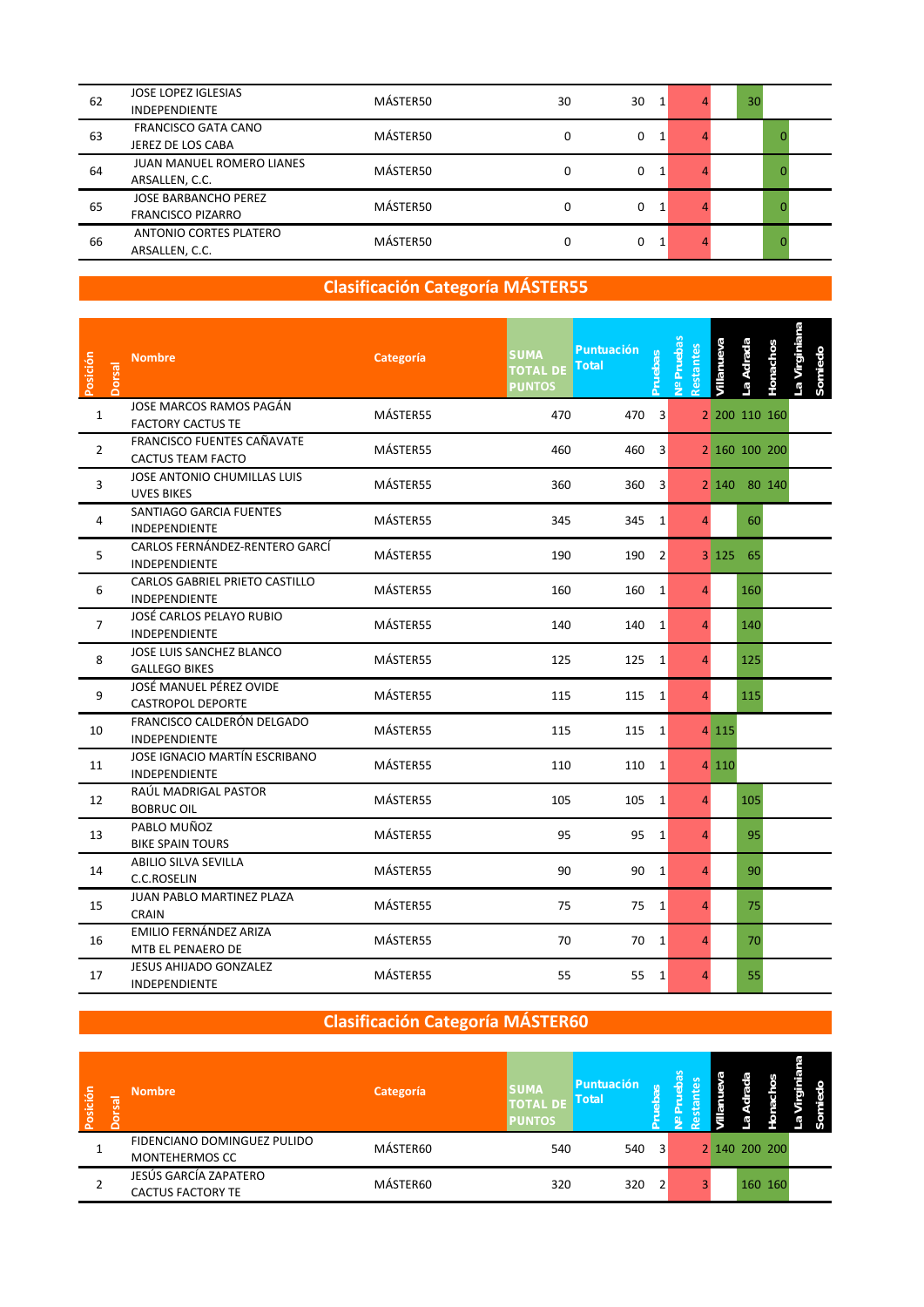| 3  | FRANCISCO DLAZ TRENZA<br><b>KENZA SPORT</b>                | MÁSTER60 | 200 | 200<br>$\mathbf{1}$   |   | 4 200   |     |     |
|----|------------------------------------------------------------|----------|-----|-----------------------|---|---------|-----|-----|
| 4  | JAVIER GARCÍA DE ENTERRÍA<br><b>INDEPENDIENTE</b>          | MÁSTER60 | 160 | 160<br>1              |   | 4 160   |     |     |
| 5  | <b>MARIO MARTIN SANCHEZ</b><br><b>CLUB DEPORTIVO IL</b>    | MÁSTER60 | 140 | 140<br>1              | Δ |         |     | 140 |
| 6  | AMALIO GARCÍA IGLESIAS<br><b>INDEPENDIENTE</b>             | MÁSTER60 | 140 | 140<br>$\mathbf{1}$   | Δ |         | 140 |     |
| 7  | <b>MARCELINO MONTERO TORNERO</b><br>ROBLE BIKI             | MÁSTER60 | 125 | 125<br>$\overline{1}$ | 4 |         | 125 |     |
| 8  | JAVIER JIMÉNEZ JIMÉNEZ<br><b>MOSKITO BIKERS</b>            | MÁSTER60 | 125 | 125<br>1              |   | 4 125   |     |     |
| 9  | <b>JUAN MIGUEL CARABEL RIVEIRO</b><br><b>INDEPENDIENTE</b> | MÁSTER60 | 115 | 115<br>$\overline{1}$ |   |         | 115 |     |
| 10 | JULIAN MARFIL FRANCO<br><b>BIKERCARRILEROS</b>             | MÁSTER60 | 115 | 115<br>$\overline{1}$ |   | 4 1 1 5 |     |     |

## **Clasificación Categoría SÉNIOR FEMENINO**

| Posición | Jorsal | <b>Nombre</b>                                     | Categoría       | <b>SUMA</b><br>TOTAL DE Total<br><b>PUNTOS</b> | <b>Puntuación</b> | $\omega$<br><b>ದ</b><br><b>dela</b> | æ | ada<br>ها | ٥ | ₽<br>ō |  |
|----------|--------|---------------------------------------------------|-----------------|------------------------------------------------|-------------------|-------------------------------------|---|-----------|---|--------|--|
|          |        | PILAR FERNANDEZ HERNANDEZ<br><b>MITTO X-SAUCE</b> | SÉNIOR FEMENINO | 360                                            | 360               | 2                                   |   | 3 200 160 |   |        |  |
|          |        | ALBA CORRALEJO DEL PESO<br><b>MITTO XSAUCE</b>    | SÉNIOR FEMENINO | 200                                            | 200               |                                     |   | 200       |   |        |  |
|          |        | LILIANA SEREN<br><b>BIZZIS TEAM</b>               | SÉNIOR FEMENINO | 140                                            | 140               |                                     |   | 140       |   |        |  |

### **Clasificación Categoría MÁSTER FEMENINO**

| Posición | <b>Dorsal</b> | <b>Nombre</b>                                         | Categoría              | <b>SUMA</b><br><b>TOTAL DE</b><br><b>PUNTOS</b> | <b>Puntuación</b><br><b>Total</b> | Pruebas | æ<br><b>S</b><br><b>Prueb</b><br>stante<br>$\frac{9}{2}$ | Villanue | La Adrada | Honachos | Virginiana<br>miedo<br>နိ<br>e. |
|----------|---------------|-------------------------------------------------------|------------------------|-------------------------------------------------|-----------------------------------|---------|----------------------------------------------------------|----------|-----------|----------|---------------------------------|
|          |               | CELIA RUIZ DE VIÑASPRE<br>CACTUS TEAM FACTO           | <b>MÁSTER FEMENINO</b> | 340                                             | 340                               | 3       |                                                          |          | 2 200 140 | 0        |                                 |
| 2        |               | LUISA CUENCO RUIZ<br>BABUXA TEAM, C.D.                | <b>MÁSTER FEMENINO</b> | 200                                             | 200                               | 1       |                                                          |          |           | 200      |                                 |
| 3        |               | MARIA TERESA INFANTE FAMILIAR<br><b>INDEPENDIENTE</b> | <b>MÁSTER FEMENINO</b> | 200                                             | 200                               | 1       |                                                          |          | 200       |          |                                 |
| 4        |               | TAMARA SANCHEZ CARDOSO<br>GR-100 MTB, C.D.            | <b>MÁSTER FEMENINO</b> | 160                                             | 160                               | 1       |                                                          |          |           | 160      |                                 |
| 5        |               | CRISTINA GRANADOS LAJARA<br>ELECTRO ALMODOVAR         | <b>MÁSTER FEMENINO</b> | 160                                             | 160                               | 1       |                                                          |          | 160       |          |                                 |
| 6        |               | TEBA GINESTAL NEGRO<br>SERAL BIKE C.D.E.              | <b>MÁSTER FEMENINO</b> | 160                                             | 160                               | 1       |                                                          | 4 160    |           |          |                                 |

## **Clasificación Categoría PAREJAS MASCULINAS**

| Posición | Jorsal | <b>Nombre</b>                                                     | Categoría          | <b>SUMA</b><br>TOTAL DE Total<br><b>PUNTOS</b> | <b>Puntuación</b> | $\omega$<br>$\sigma$<br><u>iaen</u> | æ<br>읆 |           | 꽁<br>e        | P.<br>Ö) |  |
|----------|--------|-------------------------------------------------------------------|--------------------|------------------------------------------------|-------------------|-------------------------------------|--------|-----------|---------------|----------|--|
|          |        | RICARDO MARTÍNEZ LÓPEZ<br>DIEGO RUBIO GÁRATE<br>ATLETICOS EN BICI | PAREJAS MASCULINAS | 425                                            | 425               | $\mathbf{3}^{\prime}$               |        |           | 2 140 125 160 |          |  |
|          |        | DAVID LÓPEZ SÁEZ<br>MARIO SÁNCHEZ GARCÍA<br><b>MOSKITO BIKERS</b> | PAREJAS MASCULINAS | 360                                            | 360               | 2                                   |        | 3 200 160 |               |          |  |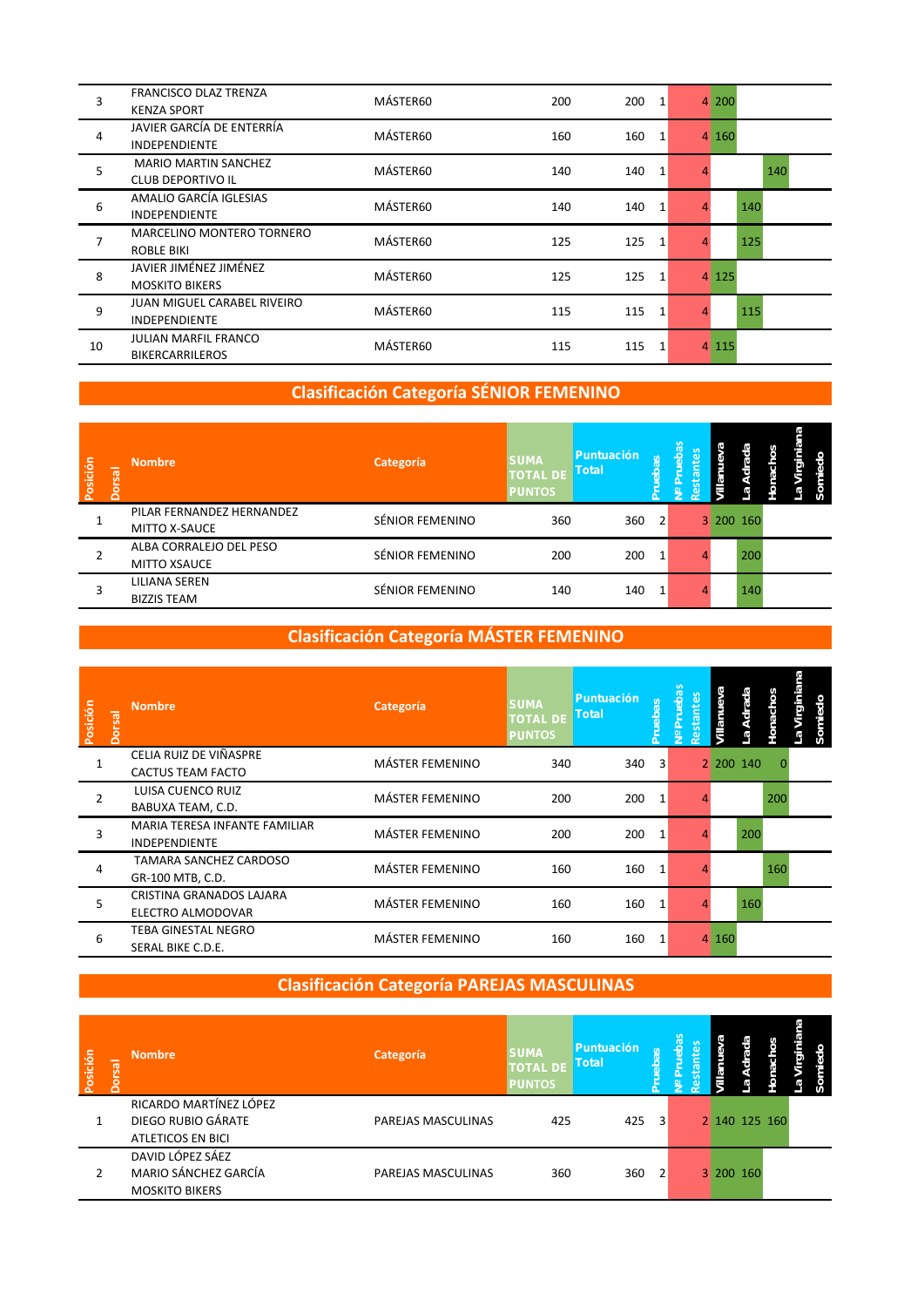|                | DANIEL ELOY LUENGO BARQUERO      |                    |     |                       |                |           |       |     |
|----------------|----------------------------------|--------------------|-----|-----------------------|----------------|-----------|-------|-----|
| 3              | JOSE ANTONIO GOMEZ MURIEL        | PAREJAS MASCULINAS | 265 | 265<br>$\vert$ 2      |                | 3 125 140 |       |     |
|                | <b>GR100 BRAND STORE</b>         |                    |     |                       |                |           |       |     |
|                | JOSE ANTONIO SANTIAGO DIAZ       |                    |     |                       |                |           |       |     |
| 4              | FRANCISCO JESUS CORBACHO ESPADA  | PAREJAS MASCULINAS | 200 | 200<br>$\vert$ 1      | 4              |           |       | 200 |
|                | BICICLETAS MDZ, C                |                    |     |                       |                |           |       |     |
|                | JAVIER BRUÑA VIDAL               |                    |     |                       |                |           |       |     |
|                |                                  |                    |     |                       |                |           |       |     |
| 5              | JULIAN HERNANGOMEZ ALONSO        | PAREJAS MASCULINAS | 200 | 200<br>$\vert$ 1      | 4              |           | 200   |     |
|                | LOYU2000 VENTOSA                 |                    |     |                       |                |           |       |     |
|                | ALBERTO CARRERA SÁNCHEZ          |                    |     |                       |                |           |       |     |
| 6              | SERGIO SALAS GARCÍA              | PAREJAS MASCULINAS | 195 | 195<br>2              |                | 3 105 90  |       |     |
|                | <b>VILLARBIKES TEAM</b>          |                    |     |                       |                |           |       |     |
|                | ANTONIO PRADO PEREZ              |                    |     |                       |                |           |       |     |
| $\overline{7}$ | CARLOS MARTIN JIMENEZ            | PAREJAS MASCULINAS | 160 | $160 \t1$             |                | 4 160     |       |     |
|                | <b>BIZZIS TEAM</b>               |                    |     |                       |                |           |       |     |
|                | JOSE MIGUEL RUIZ CARMONA         |                    |     |                       |                |           |       |     |
| 8              | DAVID RUIZ CARMONA               | PAREJAS MASCULINAS | 140 | 140<br>$\vert$ 1      | 4              |           |       | 140 |
|                | PUERTO LOBO-CABEZ                |                    |     |                       |                |           |       |     |
|                | FRANCISCO JOSE FELIPE NEVADO     |                    |     |                       |                |           |       |     |
| 9              | JOSE LUIS CORDERO NORIEGA        | PAREJAS MASCULINAS | 125 | 125<br>1              | 4              |           |       | 125 |
|                | <b>BIKE EXTREME ALME</b>         |                    |     |                       |                |           |       |     |
|                |                                  |                    |     |                       |                |           |       |     |
|                | KLEBER RODRIGUEZ CHAGAS          |                    |     |                       |                |           |       |     |
| 10             | ANDRÉS MATIAS JIMENEZ            | PAREJAS MASCULINAS | 125 | 125<br>$\overline{2}$ | 3 <sup>1</sup> | 65        | 60    |     |
|                | <b>BIKERS DEL SUR</b>            |                    |     |                       |                |           |       |     |
|                | ADRIAN BLAZQUEZ SANCHEZ          |                    |     |                       |                |           |       |     |
| 11             | JUAN PABLO SAN SEGUNDO           | PAREJAS MASCULINAS | 115 | 115<br>$\vert$ 1      | 4              |           | 115   |     |
|                | EL RASTROJO BIKE                 |                    |     |                       |                |           |       |     |
|                | <b>IGNACIO ALFONSO GOMEZ</b>     |                    |     |                       |                |           |       |     |
| 12             | <b>BORJA ALFONSO GOMEZ</b>       | PAREJAS MASCULINAS | 115 | 115<br>$\vert$ 1      |                | 4 1 1 5   |       |     |
|                | KAPELMUUR                        |                    |     |                       |                |           |       |     |
|                | PABLO CASTRO PÉREZ               |                    |     |                       |                |           |       |     |
| 13             | SAÚL SANTALICES PÉREZ            | PAREJAS MASCULINAS | 110 | 110<br>$\vert$ 1      | $\overline{4}$ |           | 110   |     |
|                | PALENCIA TEAM                    |                    |     |                       |                |           |       |     |
|                | DANIEL CRIADO FERNÁNDEZ          |                    |     |                       |                |           |       |     |
|                | HILARIO ARIAS PITA               | PAREJAS MASCULINAS | 110 | 110<br>1              |                | 4 1 1 0   |       |     |
|                | LA VIRGINIANA MTB                |                    |     |                       |                |           |       |     |
| 14             | JAVIER ALONSO NIÑO               |                    |     |                       |                |           |       |     |
| 15             | AGUSTÍN FERNÁNDEZ PETEIRO        | PAREJAS MASCULINAS | 105 | 105<br>1              | 4              |           | 105   |     |
|                |                                  |                    |     |                       |                |           |       |     |
|                | <b>FLOP KASPER WHEEL</b>         |                    |     |                       |                |           |       |     |
|                | SERGIO CEREZO VACA               |                    |     |                       |                |           |       |     |
| 16             | FERNANDO CEREZO VACA             | PAREJAS MASCULINAS | 100 | $100 \t1$             | $\overline{4}$ |           | 100   |     |
|                | CAMINANDO CON AIT                |                    |     |                       |                |           |       |     |
|                | FERNANDO VALLÉS VILA             |                    |     |                       |                |           |       |     |
| 17             | LUIS RIBOTA CRESPO               | PAREJAS MASCULINAS | 100 | 100<br>$\vert$ 1      |                | 4 100     |       |     |
|                | MTB RACE TORREJON                |                    |     |                       |                |           |       |     |
|                | JAVIER MARTÍN DIAZ               |                    |     |                       |                |           |       |     |
| 18             | <b>CESAR GALLARDO TABERNERO</b>  | PAREJAS MASCULINAS | 95  | 95<br>$\vert$ 1       | 4              |           | 95    |     |
|                | CJ TEAM                          |                    |     |                       |                |           |       |     |
|                | JOSE MARIA LOPEZ GARCIA          |                    |     |                       |                |           |       |     |
| 19             | <b>ISRAEL CASTILLEJOS MARTIN</b> | PAREJAS MASCULINAS | 95  | 95<br>$\overline{2}$  | 3 <sup>1</sup> |           | 55 40 |     |
|                | <b>HAMSTER</b>                   |                    |     |                       |                |           |       |     |
|                | ALEJANDRO LOZANO ESPINOSA        |                    |     |                       |                |           |       |     |
| 20             | SERGIO LÓPEZ SIMÓN               | PAREJAS MASCULINAS | 95  | 95<br>1               |                | 4 95      |       |     |
|                | <b>GACELATOR RACING</b>          |                    |     |                       |                |           |       |     |
|                |                                  |                    |     |                       |                |           |       |     |
|                | <b>ALBERTO POLANCO FELIPE</b>    |                    |     |                       |                |           |       |     |
| 21             | DAVID NOGUERA DEL HIERRO         | PAREJAS MASCULINAS | 90  | 90<br>$\vert$ 1       | $\overline{4}$ | 90        |       |     |
|                | <b>KOM RIVAS</b>                 |                    |     |                       |                |           |       |     |
|                | <b>LUIS VILLALOBOS</b>           |                    |     |                       |                |           |       |     |
| 22             | DAMIÁN ARAGÓN DE LA FUENTE       | PAREJAS MASCULINAS | 85  | 85<br>$\vert$ 1       | 4              |           | 85    |     |
|                | CAMINANDO CON AIT                |                    |     |                       |                |           |       |     |
|                | TOMÁS LOPEZ QUICIOS              |                    |     |                       |                |           |       |     |
| 23             | JORGE ROMERO MENA                | PAREJAS MASCULINAS | 85  | 85<br>$\vert$ 1       |                | 4 85      |       |     |
|                | <b>CLUB MTB TORRECAM</b>         |                    |     |                       |                |           |       |     |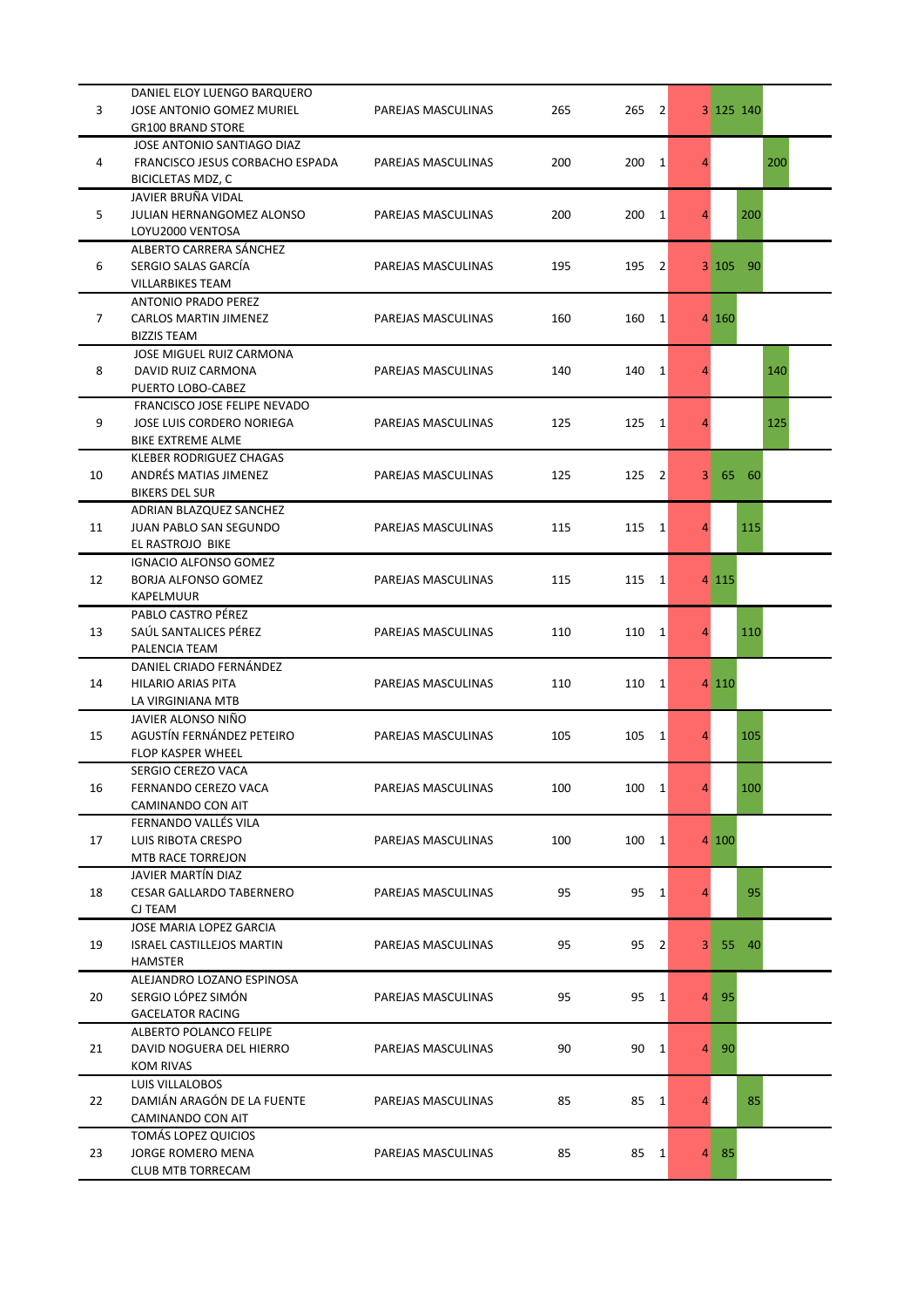|    | FRANCISCO AZNAR ESCLAPEZ                           |                    |    |                      |                |      |    |
|----|----------------------------------------------------|--------------------|----|----------------------|----------------|------|----|
| 24 | MIGUEL ANGEL SOLER PALAZON                         | PAREJAS MASCULINAS | 80 | 80<br>1              | $\overline{4}$ |      | 80 |
|    | ZAPATODIRECTO XCM                                  |                    |    |                      |                |      |    |
|    | SAMUEL FLECHILLAS PINILLA                          |                    |    |                      |                |      |    |
| 25 | EDUARDO ROLLIN MARTÍN                              | PAREJAS MASCULINAS | 80 | 80<br>1              | $\overline{4}$ | 80   |    |
|    | ARCICOLLAR FACTOR                                  |                    |    |                      |                |      |    |
|    | RICARDO LÓPEZ GÓMEZ                                |                    |    |                      |                |      |    |
| 26 | JUAN LÓPEZ SÁNCHEZ                                 | PAREJAS MASCULINAS | 75 | 75<br>1              | $\overline{4}$ |      | 75 |
|    | <b>CLUB CICLISTA LAS</b>                           |                    |    |                      |                |      |    |
|    | DAVID VILCHEZ MONTERO                              |                    |    |                      |                |      |    |
| 27 | FRANCISCO CORDERO CASADO                           | PAREJAS MASCULINAS | 75 | 75 1                 |                | 4 75 |    |
|    | <b>VOLDISTRIBUCIONES</b>                           |                    |    |                      |                |      |    |
|    | JOSÉ MARÍA CAMACHO FERNÁNDEZ                       |                    |    |                      |                |      |    |
| 28 | JORGE CAMACHO FERNÁNDEZ                            | PAREJAS MASCULINAS | 70 | 70<br>$\mathbf{1}$   | 4              |      | 70 |
|    | <b>FST CAMACHO</b>                                 |                    |    |                      |                |      |    |
|    | DAVID DÍAZ FERNÁNDEZ                               |                    |    |                      |                |      |    |
| 29 | <b>JORGE MOYA ORTEGA</b>                           | PAREJAS MASCULINAS | 70 | 70<br>$\mathbf{1}$   |                | 4 70 |    |
|    | <b>KOM RIVAS II</b>                                |                    |    |                      |                |      |    |
|    | PABLO CABAÑERO JAREÑO                              |                    |    |                      |                |      |    |
| 30 | <b>JAVIER GAMALLO LOPEZ</b>                        | PAREJAS MASCULINAS | 65 | 65<br>1              | 4              |      | 65 |
|    | PINO RINCON TEAM                                   |                    |    |                      |                |      |    |
|    |                                                    |                    |    |                      |                |      |    |
|    | ALFONSO BORONAT PÉRIZ<br><b>JORGE BENITO PÉRIZ</b> |                    | 60 | 60<br>1              |                | 4 60 |    |
| 31 |                                                    | PAREJAS MASCULINAS |    |                      |                |      |    |
|    | <b>CLUB CICLISTA OSC</b>                           |                    |    |                      |                |      |    |
|    | DIEGO CASTRO VIÑA                                  |                    |    |                      |                |      |    |
| 32 | SANTIAGO SIMON RUBIO                               | PAREJAS MASCULINAS | 55 | 55 1                 | 4              |      | 55 |
|    | OS DE LUGO                                         |                    |    |                      |                |      |    |
|    | CARIM CORNELIO CLEMENTE                            |                    |    |                      |                |      |    |
| 33 | EDUARDO ROLLIN MARTIN                              | PAREJAS MASCULINAS | 50 | 50<br><sup>1</sup>   | 4              |      | 50 |
|    | ARCICÓLLAR MTB                                     |                    |    |                      |                |      |    |
|    | JAVIER IMEDIO PIÑA                                 |                    |    |                      |                |      |    |
| 34 | <b>HÉCTOR ROCHA</b>                                | PAREJAS MASCULINAS | 50 | 50<br>$\mathbf{1}$   |                | 4 50 |    |
|    | POR MIS COJONES 4                                  |                    |    |                      |                |      |    |
|    | ALFONSO MARTIN DEL BARRIO                          |                    |    |                      |                |      |    |
| 35 | EDUARDO MUÑOZ LUIS                                 | PAREJAS MASCULINAS | 45 | 45<br>-1             | 4              |      | 45 |
|    | LOS CARIS                                          |                    |    |                      |                |      |    |
|    | <b>CARLOS JIMENEZ HONRADO</b>                      |                    |    |                      |                |      |    |
| 36 | CARLOS JIMENEZ LUCIA                               | PAREJAS MASCULINAS | 45 | 45<br>1              |                | 4 45 |    |
|    | TR3CE BIKE 1                                       |                    |    |                      |                |      |    |
|    | ANTONIO GARCÍA ALONSO                              |                    |    |                      |                |      |    |
| 37 | JOSÉ LUIS DE LA CRUZ ARQUERO                       | PAREJAS MASCULINAS | 40 | $\overline{1}$<br>40 | $\overline{4}$ | -40  |    |
|    | C.C. POCMA VILLAS                                  |                    |    |                      |                |      |    |
|    | <b>CARLOS GUJARRO PEREZ</b>                        |                    |    |                      |                |      |    |
| 38 | ALBERTO RABOSO VAQUERO                             | PAREJAS MASCULINAS | 35 | 35<br>$\mathbf{1}$   | $\overline{4}$ |      | 35 |
|    | <b>LOS PERRUSOS</b>                                |                    |    |                      |                |      |    |
|    | LORENZO IÑIGO HINOJAL                              |                    |    |                      |                |      |    |
| 39 | MANUEL CONEJERO SUAREZ                             | PAREJAS MASCULINAS | 35 | 35<br>$\mathbf{1}$   |                | 4 35 |    |
|    | <b>COTTOBIKE ARROYON</b>                           |                    |    |                      |                |      |    |
|    | CARLOS NIETO SIMÓN                                 |                    |    |                      |                |      |    |
| 40 | ALEJANDRO LUCAS-VAQUERO DURANGO                    | PAREJAS MASCULINAS | 30 | 30<br><sup>1</sup>   | 4              |      | 30 |
|    | SALTAMONTES RACIN                                  |                    |    |                      |                |      |    |
|    | OSCAR MARTÍNEZ GARCIA                              |                    |    |                      |                |      |    |
| 41 | ALBERTO DURAN CONTRERAS                            | PAREJAS MASCULINAS | 30 | 30<br>1              | 4              |      | 30 |
|    | BHS TEAM                                           |                    |    |                      |                |      |    |
|    | SAMUEL MORENO AGUIRRE                              |                    |    |                      |                |      |    |
| 42 | JAVIER SARASA MOLINA                               | PAREJAS MASCULINAS | 30 | 30<br>1              | $\overline{4}$ |      | 30 |
|    | <b>TJBIKERS</b>                                    |                    |    |                      |                |      |    |
|    | <b>MARCOS SORIA RODRIGO</b>                        |                    |    |                      |                |      |    |
| 43 | <b>JAVIER MARTIN MORILLAS</b>                      | PAREJAS MASCULINAS | 30 | 30<br>1              | 4              |      | 30 |
|    | EL BUNKER 1                                        |                    |    |                      |                |      |    |
|    | DANIEL LLAMAS HERNANDO                             |                    |    |                      |                |      |    |
| 44 | DIEGO LLAMAS HERNANDO                              | PAREJAS MASCULINAS | 30 | 30<br>$\mathbf{1}$   | 4              |      | 30 |
|    | FLAMES BROS TEAM                                   |                    |    |                      |                |      |    |
|    |                                                    |                    |    |                      |                |      |    |